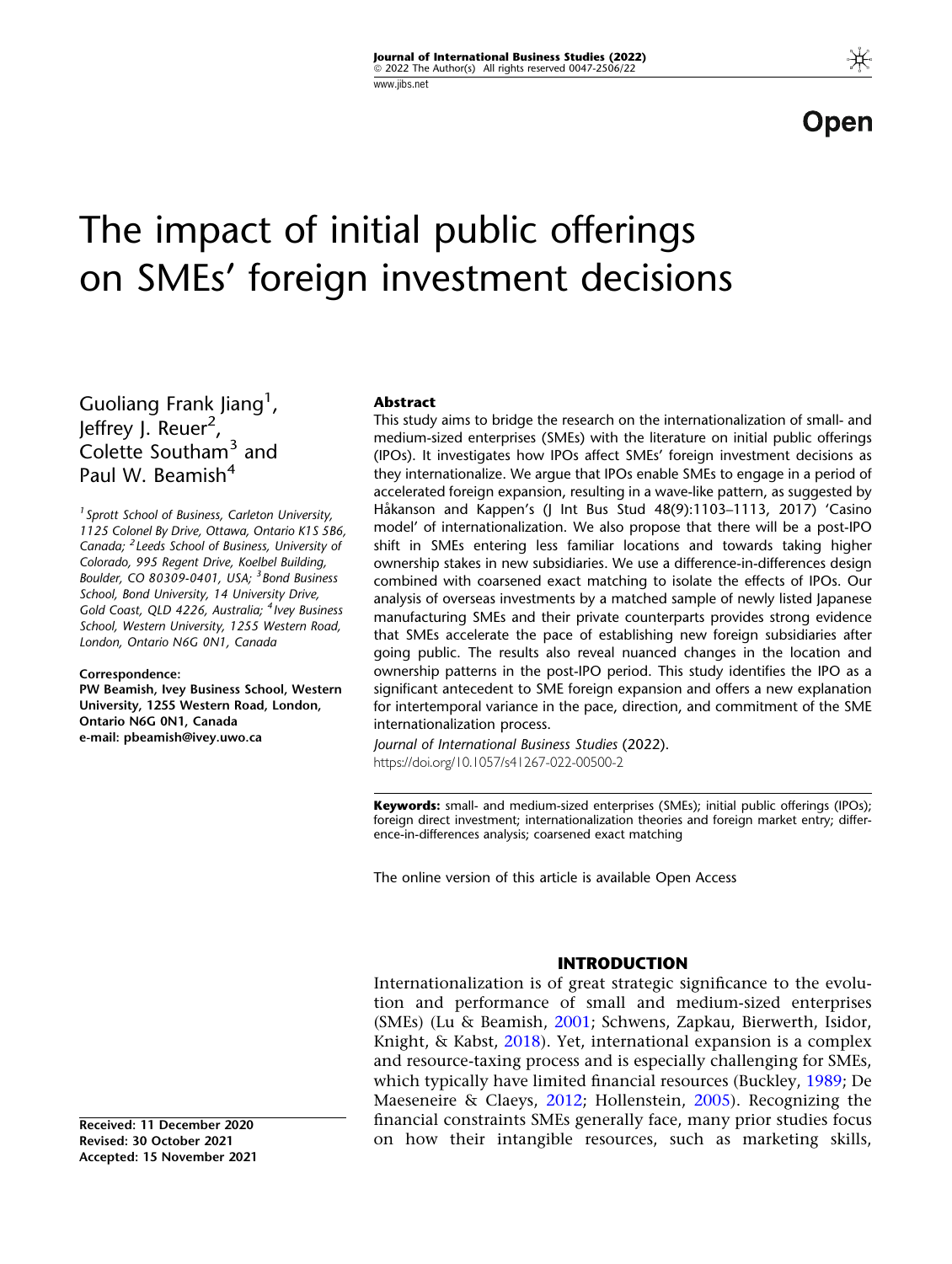innovativeness, market orientation, management know-how, and social networks, may offer compensating advantages during internationalization and thereby shape SMEs' foreign expansion decisions (Golovko & Valentini, [2011;](#page-21-0) Knight & Kim, [2009;](#page-21-0) Musteen, Datta, & Butts, [2014](#page-21-0); Oehme & Bort, [2015](#page-21-0)). Although the literature acknowledges that financial constraints might impede the SME internationalization process, there is limited systematic research on how SMEs' foreign investment decisions might change when any financial constraints are relaxed, such as when they undertake initial public offerings (IPOs).

This research gap has an important connection to the ongoing debate about the fundamental logics and patterns of the internationalization process. The Uppsala model suggests that firms expand overseas through incremental investments as they gain experience in the local market (Johanson & Vahlne, [1977\)](#page-21-0). However, Håkanson and Kappen [\(2017](#page-21-0)) (hereafter, H&K) recently proposed that the internationalization process proceeds in a wave-like pattern, rather than incrementally. Based on a reinterpretation of the data from the seminal studies (Johanson & Vahlne, [1977;](#page-21-0) Johanson & Wiedersheim-Paul, [1975](#page-21-0)), their 'Casino model' of internationalization posits that firms aim to capitalize on existing local market opportunities by deploying and exploiting "non-location-bound, general internationalization capabilities" (Håkanson & Kappen, [2017:](#page-21-0) 1108) and to diversify risk by placing multiple bets through the concurrent establishment of multiple foreign operations. These authors also note that a period of intensified foreign expansion requires significant resources and, thus, "a firm's propensity to engage in 'casino internationalization' is clearly contingent on the quantity of available financial and other resources at its dis-posal" (Håkanson & Kappen, [2017](#page-21-0): 1106, italicized in original). However, while H&K recognized financial availability as a primary consideration, relevant antecedents to the wave-like pattern remain underspecified. Moreover, their claims have yet to be subjected to further hypothesis testing in different contexts, and there is need for empirical evidence of intertemporal variation in internationalization activities to substantiate the complementarity of the Casino model to the Uppsala model.

The IPO context provides an interesting and appropriate context for investigating these ideas for several reasons. Research in corporate finance emphasizes that IPOs can bring about a significant change in firms' financial resource endowments,

and SMEs account for a substantial share of the global IPO market (Ritter, Signori, & Vismara, [2013\)](#page-22-0). IPOs serve as the point of entry to the public equity markets and give SMEs expanded access to capital, allowing them to develop and pursue new growth opportunities. In addition to accessing equity capital, IPOs can further reduce SMEs' financial limitations, for instance, by lowering borrowing costs vis-à-vis private firms (Aktas, Andries, Croci, & Ozdakak, [2019\)](#page-19-0). Accordingly, newly public firms have been found to accelerate corporate development through acquisitions (Brau, Couch, & Sutton, [2012](#page-20-0)), investment in R&D and capital expenditures (Kim & Weisbach, [2008\)](#page-21-0), and aggressive product market strategies (Chod & Lyandres, [2011\)](#page-20-0). In view of the implications of IPOs with respect to capital availability, they are likely to shape an SME's foreign investment decisions and, in particular, might facilitate a wave of intensified foreign expansion in the post-IPO period.

Notwithstanding the potential enabling effect of financial resources, research on the growth of MNEs using a Penrosean lens suggests that managerial resources also have a key role in determining the patterns of foreign expansion (Tan, Su, Mahoney, & Kor, [2020\)](#page-22-0). The original Uppsala model had its roots in Penrose's work that views firm-specific managerial knowledge as a key organizational resource. Her classic theory of the growth of the firm suggests that although improved capital availability can enable and incentivize the firm to acquire new knowledge and managerial talent (Penrose, [1959;](#page-21-0) Pitelis, [2007\)](#page-21-0), the supply of firmspecific managerial resources is typically inelastic in the short run and there are adjustment costs when existing managerial resources need to be reallocated or altered to meet requirements in foreign markets (Mohr, Batsakis, & Stone, [2018](#page-21-0)). Thus, newly public firms, especially SMEs, may face a scarcity of managerial resources, which could limit the extent of foreign expansion in the post-IPO period. Thus, it is not obvious a priori whether and how a wave of intensified foreign expansion may occur following IPOs. Yet, to date, research on the relationship between IPOs and SME foreign investment has been scarce, despite the fact that both actions can have long-lasting implications for firm growth and IPOs directly address financial constraints that can hinder internationalization (Certo, Holcomb, & Holmes, [2009\)](#page-20-0). Furthermore, prior internationalization research, including the Uppsala model and the Casino model, tends to focus on relatively stable firms, and has paid limited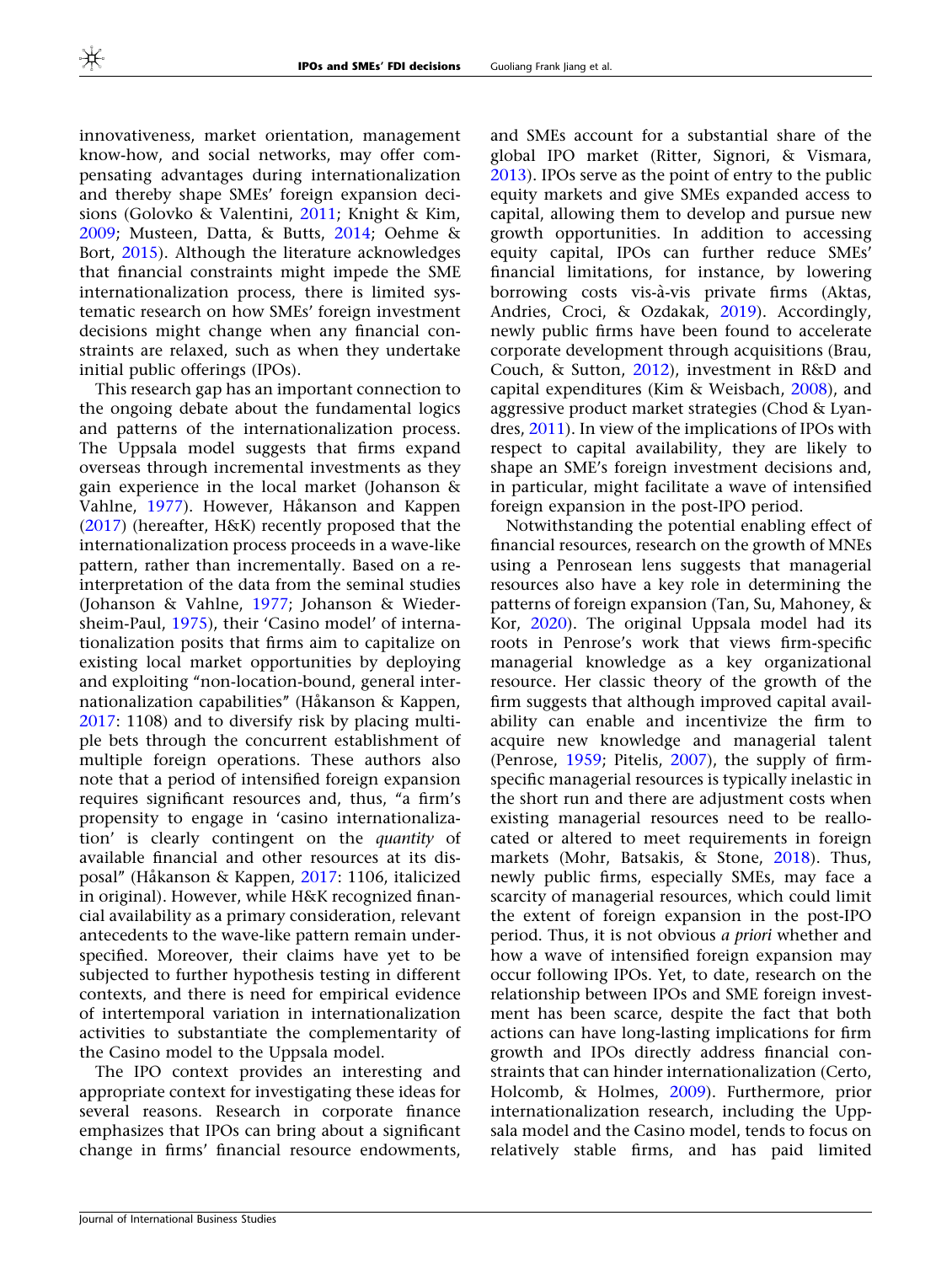attention to periods of destabilization when firms' resource endowments and/or governance structures change significantly, such as the years shortly after firms undertake IPOs. Thus, an analysis of the relationship between IPOs and SME internationalization has the potential to contribute insights to the research on the internationalization process and the IB literature more broadly.

In this study, we therefore aim to bridge the research on SME internationalization and the IPO literature to investigate the following research question: how do IPOs affect SMEs' foreign investment decisions? IPOs improve SMEs' access to the capital market, an important yet neglected factor market in previous research that can foster internationalization. This potentially allows SMEs to implement a growth strategy on an international scale in a short period of time, which may be difficult for comparable private SMEs. Therefore, by focusing on financial resources as a critical tangible resource which SMEs must access in factor markets, and more specifically on the discrete event of an IPO that substantially improves financial resource availability, our analysis builds upon and extends prior research that emphasizes the role of intangible resources in the internationalization process of SMEs (Filatotchev & Piesse, [2009](#page-20-0); Knight & Kim, [2009\)](#page-21-0). Our analysis relies on a unique dataset and empirical design that enable us to discern intertemporal variation between the pre- and post-IPO periods and to investigate whether a wave-like pattern suggested by the Casino model exists during this important transition in the development of SMEs.

Drawing on the IPO and the internationalization process literatures, we suggest that there will be a period of intensified international expansion after SMEs undertake IPOs. These firms will more frequently engage in foreign direct investment (FDI) in the post-IPO period compared to the pre-IPO period. We also develop and contextualize the arguments from H&K to hypothesize that IPOs will also have a bearing on the location and ownership patterns of the newly established subsidiaries. More specifically, we propose that compared to the pre-IPO period, newly public SMEs will be more likely to invest in locations with which they are not familiar, and they will tend to hold higher rather than lower ownership stakes in new subsidiaries in the post-IPO period. As such, our study simultaneously investigates three key dimensions, namely the pace, direction, and commitment of SMEs' internationalization process (Gao & Pan, [2010;](#page-20-0)

Vermeulen & Barkema, [2002](#page-22-0)). This analytical approach not only captures the multifaceted nature of FDI decisions, but also extends previous research that primarily focused on the effects of financial resources on firms' overall tendency to invest overseas (De Maeseneire & Claeys, [2012;](#page-20-0) Forssbæck & Oxelheim, [2008](#page-20-0)).

We test our hypotheses using data on overseas investments by Japanese manufacturing SMEs. Our estimation strategy employs a difference-in-differences design and a matching procedure (i.e., coarsened exact matching) to address endogeneity concerns. More specifically, the matched sample includes a group of newly public SMEs and a group of control firms that remained private but operated in the same industry as the newly public SMEs and closely resembled them in size, level of internationalization at the time of the IPO, and the tendency to invest overseas in the pre-IPO period. Balancing on these pre-IPO conditions across the treatment and control firms mitigates potential unobserved heterogeneity associated with the IPO event. We also advance prior research on IPO firms that often only focuses on newly public firms and is therefore subject to potential selection biases.

The results of the analyses largely support our hypotheses. The newly public SMEs established more foreign subsidiaries in the post-IPO years than before going public. New entries in different location and ownership categories all increased significantly. Newly public SMEs exhibited a greater propensity to enter host countries they had not previously invested in before the IPO, yet their FDI was not more pronounced in non-home regions than in the home region. Furthermore, newly public SMEs were more likely to have majority rather than a minority stakes in new subsidiaries. However, they did not exhibit a significantly greater tendency to establish wholly owned subsidiaries (WOSs) than international joint ventures (IJVs). The main findings are robust to alternate matching procedures and subsample analyses.

This study makes several contributions to the literature. Both IB and IPO scholars have noted a gap in our understanding of the relationship between IPOs and foreign expansion (Certo et al., [2009;](#page-20-0) Engelen, Heugens, van Essen, Turturea, & Bailey, [2020](#page-20-0)). More broadly, although capital availability is considered important to SMEs' international expansion, its effects on FDI have traditionally not been examined in detail or through the particular lens of public equity financing. Our study addresses the lack of understanding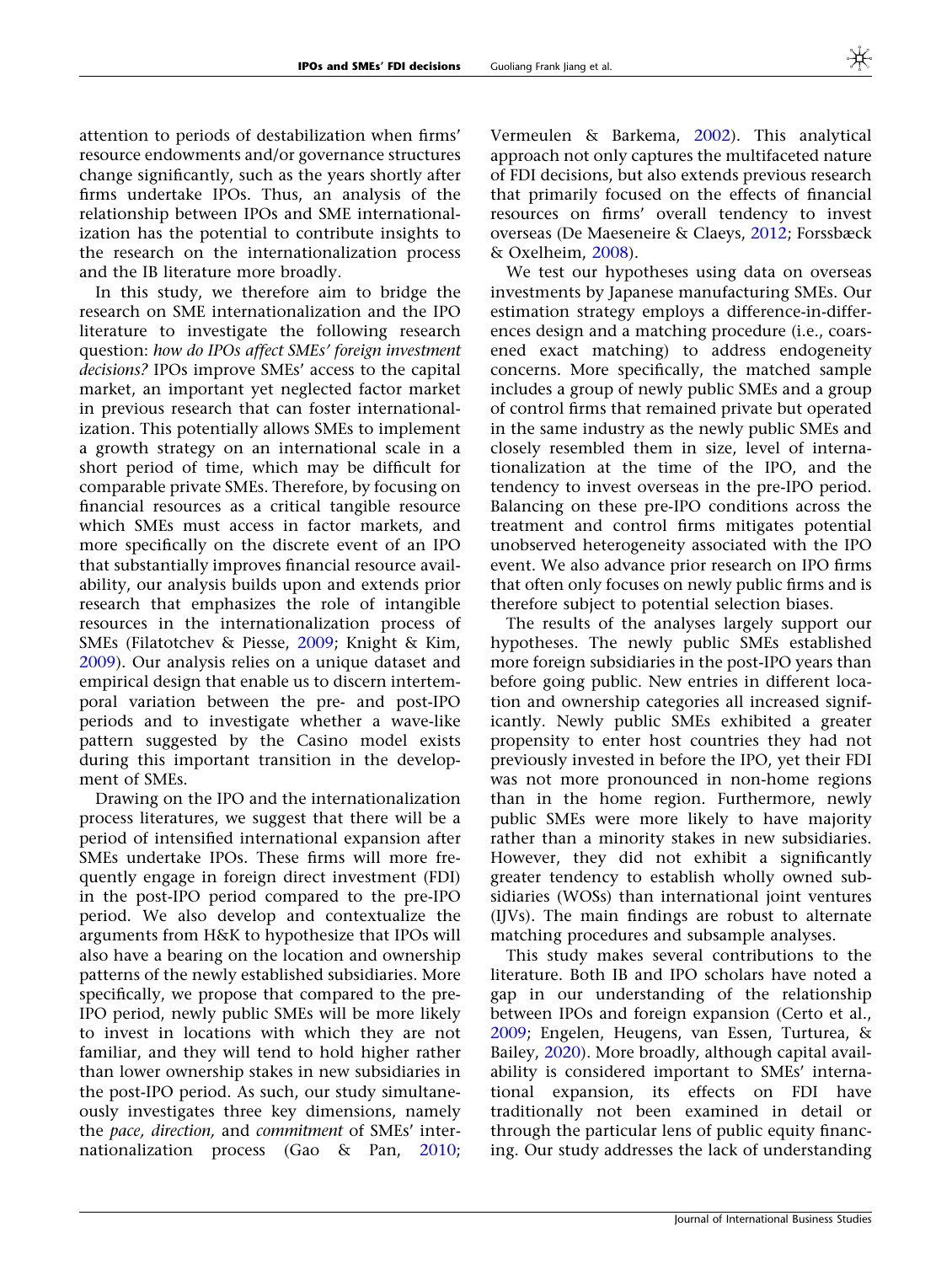on how IPOs shape SMEs' FDI decisions. Connecting two largely separate literatures on IPOs and SME internationalization, we propose and test new explanations for the drivers of FDI by SMEs by investigating the intertemporal variance in the pace, direction, and commitment of their investment decisions around the IPO. Evidence of a wave of heightened foreign expansion after the IPO supports the Casino model. In addition, our analysis not only confirms the IPO as an important antecedent to the wave-like pattern, but also extends the main empirical prediction of the Casino model by identifying shifts in the location and ownership patterns of foreign investments. Finally, despite uncovering evidence consistent with the Casino model in the post-IPO period, our findings indicate that the Uppsala model still partially captures some aspects of the internationalization process not emphasized in the Casino model (e.g., some of the specific location and ownership dimensions of internationalization that we document), illustrating the complementarity between the two models, especially during a time of substantial corporate growth and change.

## THEORY AND HYPOTHESES

## Theoretical Background

Reviews of research on SME internationalization consistently recognize the Uppsala model as a foundational and central theoretical lens (Coviello & McAuley, [1999;](#page-20-0) Dabić, Maley, Dana, Novak, Pellegrini, & Caputo, [2020\)](#page-20-0). The model suggests that a firm's internationalization process is influenced by accumulated market knowledge and gradually increased commitments over time (Johanson & Vahlne, [1977](#page-21-0)). The incremental pattern is based on the behavioral assumptions of risk aversion and uncertainty avoidance and is manifested in market selection and the mode of market entry. As the original authors updated the model to give more emphasis to the role of network relations (Johanson & Vahlne, [1990,](#page-21-0) [2009](#page-21-0)), they maintain that the structure and general predictions of the model remain the same in that the interplay between the state of a firm's international operation and incremental changes of resource commitment determines its internationalization path (Vahlne & Johanson, [2017](#page-22-0)). Highlighting the particular applicability of the model to smaller firms, Johanson and Vahlne [\(1990\)](#page-21-0) noted that ''big firms or firms with surplus resources can be expected to

make larger internationalization steps'' (p. 12). However, prior work has paid little theoretical attention to financial resource availability and how financial limitations may potentially influence the patterns of the SME internationalization process.

H&K suggest a more explicit role for financial resources in their Casino model of the internationalization process. By re-analyzing the original data that inspired the Uppsala model (Johanson & Vahlne, [1977](#page-21-0); Johanson & Wiedersheim-Paul, [1975\)](#page-21-0), they concluded that the observed market entry decisions support an alternative, complementary model of internationalization. H&K argue that firms undertake international expansion on a broader front than the Uppsala model assumes and view opportunity seeking and risk hedging, instead of risk aversion and uncertainty avoidance, as the main drivers of the decision-making process regarding market entries. They also maintain that non-location-bound, general internationalization capabilities are the primary force shaping the internationalization process. As a consequence, firms tend to enter foreign markets in close tandem, when resources permit, to exploit the general internationalization knowledge and gain the economies of scale and scope arising from operating in multiple markets (Håkanson & Kappen, [2017:](#page-21-0) 1108). Such a portfolio approach towards internationalization results in a wave-like pattern of international expansion, analogous to placing multiple bets at the roulette table to increase the probability of winning while mitigating the overall downside risk. In addition, the Casino model differs from the typical internationalization model of born globals, whose international strategy is mainly focused on opportunity creation and innovative adaption through proactive risk-taking to obtain positions in global niches.

However, while intertemporal variation that characterizes the wave-like pattern is to a large extent determined by the quantity of available financial resources, H&K did not explore what types of financial resources or events are likely to induce a period of intensified foreign expansion. Thus, the particular conditions under which wavelike expansion episodes will materialize remain to be fully specified. Moreover, there is ample evidence that SMEs usually have severe information asymmetry, limited collateralizable assets, and relatively unstable performance and, as a result, often have limited access to capital markets compared to larger firms (Fraser, Bhaumik, & Wright, [2015](#page-20-0)).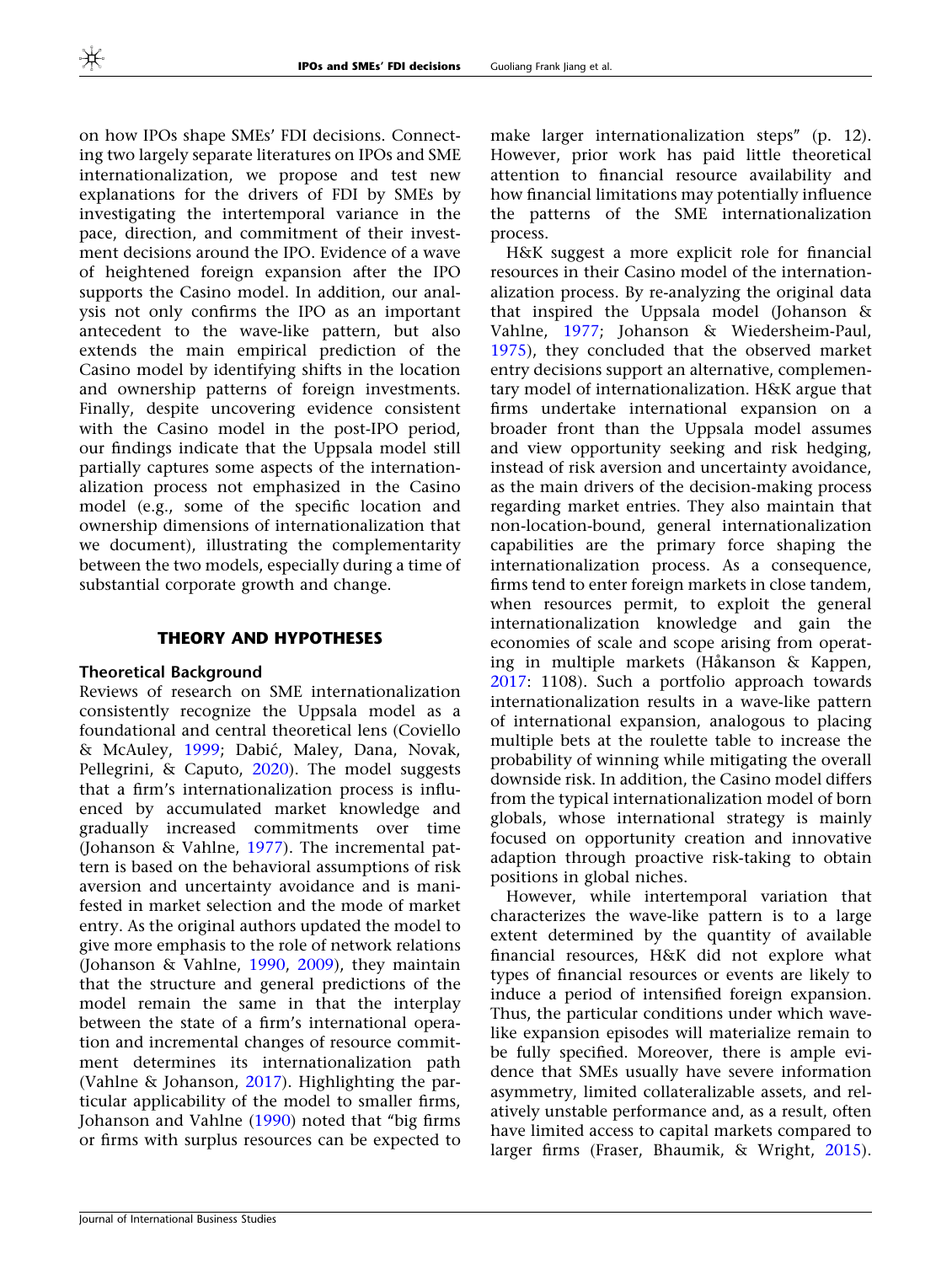Thus, SMEs often face disproportional financial constraints when engaging in product innovation (Canepa & Stoneman, [2008\)](#page-20-0), capital spending (Garmaise, [2008\)](#page-20-0), employment growth (Paglia & Harjoto, [2014](#page-21-0)), and international expansion (Acs, Morck, Shaver, & Yeung, [1997;](#page-19-0) Buckley, [1989;](#page-20-0) Hollenstein, [2005\)](#page-21-0). Therefore, the wave-like pattern is likely to materialize in SMEs when any financial constraints owing to the liability of smalless are relaxed. Research on environmental factors suggests that equity market liberalization and government loan programs can alleviate such financial constraints, and thereby increase SME exports and foster international trade (Fischer & Reuber, [2003;](#page-20-0) Manova, [2008](#page-21-0)). These findings imply that regulatory changes and government intervention may contribute to periods of heightened international activities.

These important insights notwithstanding, prior studies present two understudied questions concerning SME international expansion. First, there has been limited research on how an SME's own financing strategy may directly enhance its access to the capital market and in turn affect its internationalization process. Second, in contrast to the body of research on the relationship between financial constraints and exports (Paul, Parthasarathy, & Gupta, [2017\)](#page-21-0), few studies have examined the impact of capital availability on SMEs' FDI decisions. Despite the importance of exports to SMEs, research has shown that SMEs do not necessarily eschew FDI, as FDI can be preferable to exporting and generate higher profit levels because it allows for tighter control of and more efficient exploitation of proprietary knowledge (Tang & Yu, [1990\)](#page-22-0).

Only a small number of studies have explored questions related to these two. Though not focusing on SMEs, a study of cross-border acquisitions shows that firms are more likely to invest overseas when they have access to competitively priced equity or debt, or when they are cross-listed in larger, more liquid equity markets (Forssbæck & Oxelheim, [2008](#page-20-0)). Similarly, Hasan, Kobeissi and Wang ([2011\)](#page-21-0) find that cross-listing is positively related to the likelihood of SMEs having foreign sales. Moreover, based on interviews with SME managers, bankers, and venture capitalists (VCs), De Maeseneire and Claeys [\(2012](#page-20-0)) find that financiers use unfavorable evaluation methods and have a strong home bias against SMEs' FDI projects, leading to underinvestment by small firms in foreign markets. Together, these studies imply that improved access to the capital market, for instance through IPOs, is likely to increase an SME's propensity to engage in FDI.

A crucial stage in the life cycle of equity financing, an IPO drastically changes an SME's governance structure from private to public, from concentrated to more dispersed ownership, from founder-managers to a board of insider and outsider directors. It provides substantial liquidity and an exit strategy to controlling shareholders and early stage investors (Certo et al., [2009](#page-20-0)). The increased access to financial resources allows the firm to reconcile current obligations as well as to pursue new growth opportunities, including foreign expansion. Yet, research regarding post-IPO geographic diversification is limited (Certo et al., [2009;](#page-20-0) Engelen et al., [2020;](#page-20-0) Reuer & Ragozzino, [2014\)](#page-22-0). Carpenter, Pollock and Leary ([2003\)](#page-20-0) find that VC backing is positively related to foreign sales at newly listed SMEs when the board members appointed by the VCs or the top management team (TMT) had extensive international experience. Filatotchev and Piesse [\(2009\)](#page-20-0) find that high export intensity improves the sales growth of newly listed firms. Although these studies provide useful insights into SME international expansion in the IPO context, their samples only included IPO firms and post-IPO observations. However, to discern potential IPO-induced intertemporal variation in the internationalization process, researchers need to consider investment behaviors in both pre- and post-IPO periods and to compare the patterns at IPO firms to those that remain private. In this study, we aim to isolate the effects of IPOs on SMEs' FDI by comparing decisions patterns before and after their IPOs.

### Research Hypotheses

Much of the extant IPO literature is concerned with the long-term under-performance or the short-term underpricing of IPOs, with a variety of explanatory models focused on information asymmetries within and between the issuers, owners, underwriters, and investors (Boeh & Southam, [2011\)](#page-20-0). A wealth of IPO studies focus on how characteristics of the board (Certo, Daily, & Dalton, [2001](#page-20-0)), TMT (Filatotchev & Bishop,  $2002$ ), CEO (Beatty & Zajac, [1994\)](#page-20-0), VCs (Ragozzino & Reuer, [2007\)](#page-22-0), partnerships and other international activities (Reuer & Ragozzino, [2014\)](#page-22-0), and underwriters (Gulati & Higgins, [2003\)](#page-21-0) can signal the underlying quality of the firm and mitigate the effects of information asymmetry due to adverse selection concerns. In the current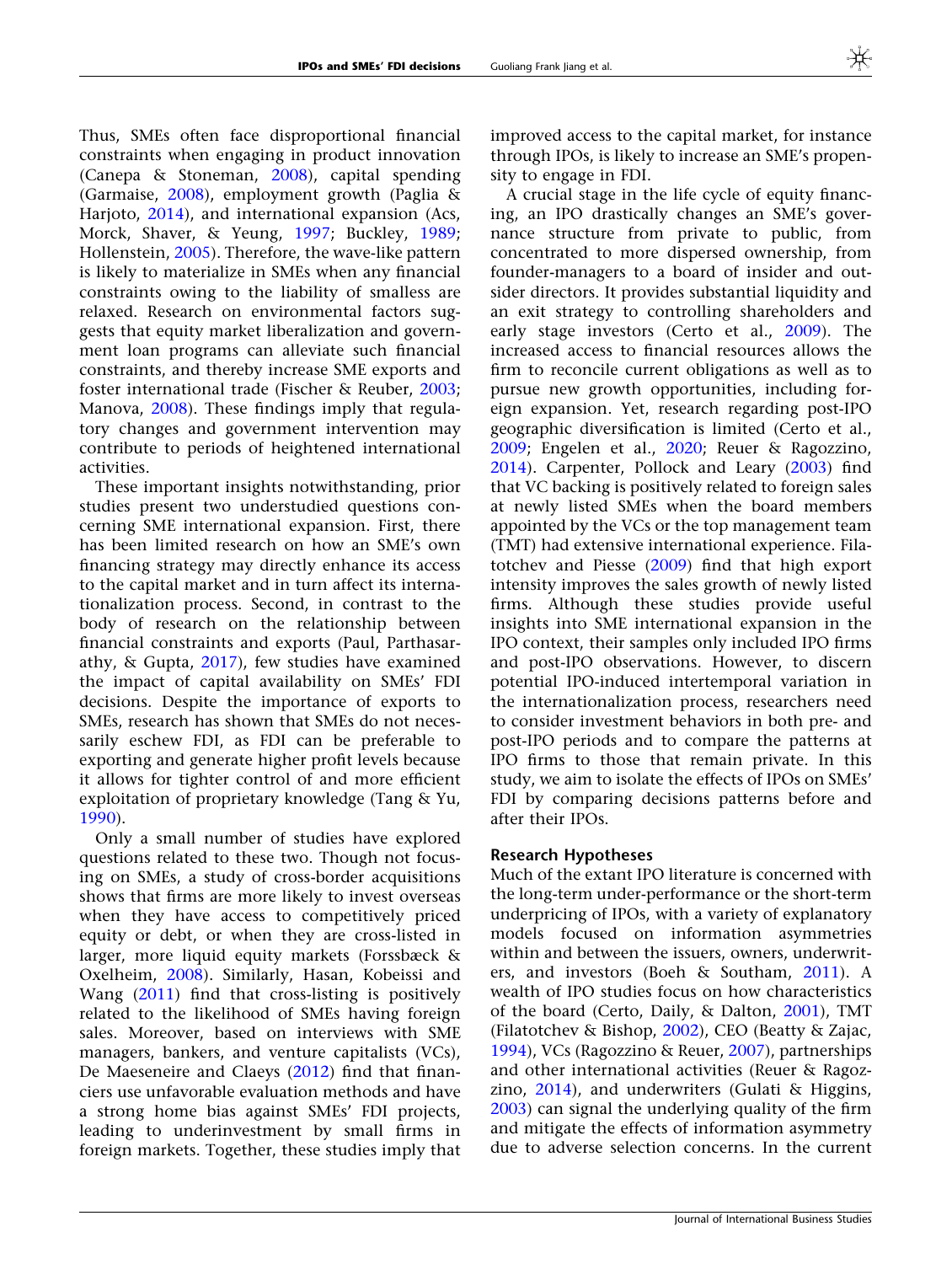study, we are less concerned with IPO performance as an ultimate outcome and focus instead on the relation between the IPO event and the SME's post-IPO strategic choices. Prior corporate finance research shows that firms generally tend to increase their acquisition activities (Aktas et al., [2019;](#page-19-0) Brau et al., [2012\)](#page-20-0) and R&D efforts (Kim & Weisbach, [2008\)](#page-21-0), as well as adopt more aggressive marketing strategies following IPOs (Chod & Lyandres, [2011\)](#page-20-0). These findings are consistent with those anticipated for the effects of financial resources on SME internationalization in that IPO facilitates growth in general by providing equity capital and access to additional financing sources.

Researchers have also emphasized the implications of changes in ownership that accompany the IPO for a firm's risk propensity (Wu, [2012](#page-22-0)). Less exposure to the international market may limit the growth and profitability of SMEs but can help minimize income uncertainty and the potential loss of personal wealth. Therefore, SME managers with higher ownership have been found to be more risk averse and favor a more conservative approach to foreign expansion (George, Wiklund, & Zahra, [2005\)](#page-20-0). As IPOs give public firms' owners a greater ability to diversify idiosyncratic risk in the capital market, their tolerance for risky investment projects will be higher than those of private firms (Chod & Lyandres, [2011\)](#page-20-0). IPOs also lead to more dispersed ownership structures and less concentrated corporate control by the controlling shareholders (typically founders, families, and TMTs at SMEs). As a result, these shareholders have less incentive and more difficulty preserving the existing capital, which can lead firms to become less risk averse after IPOs in pursuing growth strategies (Morck, Stangeland, & Yeung, [2000\)](#page-21-0).

The foregoing IPO research suggests that SMEs' choices regarding foreign investment will vary between the pre- and post-IPO periods. An analysis of such intertemporal variation is ideal for testing the alternative logics of the Casino model and the Uppsala model. In the Uppsala model, the IPO event is unlikely to drastically alter an SME's state of international operation, especially its overseas networks and its capacity to manage cross-border operations in the short term, because experiential learning and relationship building are continuous, time-consuming processes (Johanson & Vahlne, [1977,](#page-21-0) [2009\)](#page-21-0). In other words, the knowledge development process that underpins the resource commitment process in the Uppsala model is less likely to be sensitive to any immediate changes in the

availability of financial resources brought about by the IPO. In contrast, under the assumptions of opportunity seeking and risk hedging in the Casino model (Håkanson & Kappen, [2017](#page-21-0)), newly public SMEs are likely to leverage the improved capital availability to expand the international portfolio and pursue growth opportunities in multiple markets, thereby creating a wave of foreign expansion in the post-IPO period.

More specifically, we argue that the pace of foreign entries, which reflects a firm's underlying propensity to internationalize (Nadolska & Barkema, [2007;](#page-21-0) Vermeulen & Barkema, [2002\)](#page-22-0), will increase in the post-IPO period, as suggested by the Casino model. From a financial perspective, when an IPO brings new financial resources by expanding an SME's access to the capital market, the newly public SMEs can invest in their general internationalization capabilities (e.g., hiring additional managers and building administrative systems controlling and coordinating foreign operations) (Håkanson & Kappen, [2017](#page-21-0)), and pay the high sunk costs (e.g., consumer research, product development, the creation of distribution networks and partnerships, etc.) associated with multiple market entries in a short period of time (Choquette, [2019](#page-20-0)). Meanwhile, newly public SMEs will be more likely to engage in foreign expansion when the company's financial viability is unlikely to be threatened under the conditions of greater financial reserves and/or a more diversified international portfolio (Buckley, Chen, Clegg, & Voss, [2018;](#page-20-0) Jiang & Holburn, [2018\)](#page-21-0). Thus, a newly public SME will be more likely to pursue investment opportunities that would have been deemed too risky ''in the spirit of trial-and-error" (Håkanson & Kappen, [2017:](#page-21-0) 1109), so the SME is less likely to follow a wait-and-see or incremental approach to internationalization (Clarke & Liesch, [2017\)](#page-20-0).

However, despite the importance of financial resources to newly public SMEs, other organizational factors may also influence post-IPO international development. Through a Penrosean lens, a recent review of the research on MNE growth identifies two main internal constraints to international expansion – financial constraints and managerial constraints (Tan et al., [2020\)](#page-22-0). Financial constraints can force MNEs to not only refrain from foreign market entry but may prompt divestitures from existing foreign operations. In addition, MNEs can strategically reduce the cost of financing, for instance by exploiting financial market imperfections, to facilitate internationalization (Yuan,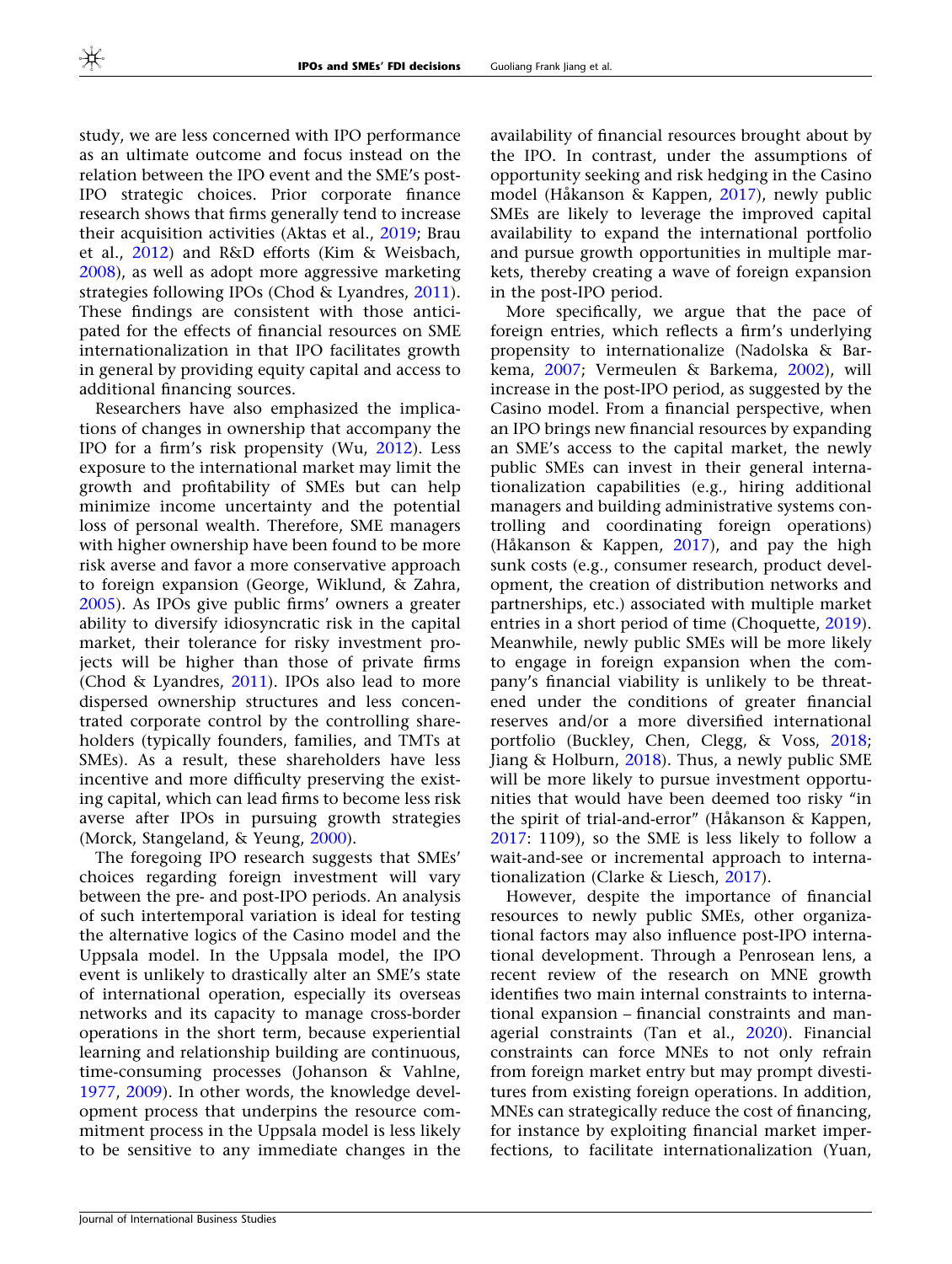Qian, & Pangarkar, [2016](#page-22-0)). These findings are consistent with the main themes regarding financial resources from the IPO and the SME internationalization literatures. On the other hand, a firm may encounter managerial constraints when it expands its foreign operation more rapidly than its managerial resources can administer the growth process effectively, which could result in diminished levels of foreign expansion or even foreign divestment in subsequent periods (Goerzen & Beamish, [2007;](#page-20-0) Mohr et al., [2018](#page-21-0)). This effect of managerial constraints is closely related to time compression diseconomies in internationalization, which occurs when firms, and SMEs in particular, are limited by their capacity to evaluate and absorb the novel foreign experiences arising from simultaneous expansion along multiple paths (Hutzschenreuter & Voll, [2008;](#page-21-0) Jiang, Beamish, & Makino, [2014;](#page-21-0) Vermeulen & Barkema, [2002\)](#page-22-0).

It is thus reasonable to suspect that the pace of post-IPO foreign expansion at newly public SMEs may be constrained if the quantity and quality of managerial resources does not match the greatly enhanced financial resources. However, we argue that the potential negative effect of managerial constraints is likely to be limited in the post-IPO years. Newly public firms often alter their strategies and organizational structures to cope with the expectations for growth from new investors (Certo et al., [2009\)](#page-20-0). Moreover, although a primary assumption of Penrose's theory is that firm growth is based on the accumulation of managerial knowledge, she maintained that management would engage in deliberate search for innovative use of excess material resources when they become available. In particular, she argued that excess resources will immediately become important to management, "not only because the belief that they exist acts as an incentive to acquire new knowledge, but also because they shape the scope and direction of the search for knowledge'' (Penrose, [1959:](#page-21-0) 77). As a result, she concluded that ''both an automatic increase in knowledge and an incentive to search for new knowledge are, as it were, 'built into' the very nature of firms possessing entrepreneurial resources of even average initiative'' (Penrose, [1959:](#page-21-0) 78).

This Penrosean perspective implies that a potential lack of managerial resources at newly public SMEs can be at least partially remedied by acquisition of managerial capacity and deliberate search for knowledge motivated by the desire to utilize the enhanced financial resources fully (Pitelis, [2007\)](#page-21-0).

For instance, Nickerson [\(2017](#page-21-0)) found that increased IPO activity at the industry level leads to a higher demand for managerial talent, which results in a greater likelihood of executive transitions between firms and higher executive compensation. There is also evidence that higher foreign competition is associated with higher demand for managerial talent and more incentive provisions for executives (Cuñat & Guadalupe,  $2009$ ). These findings and Penrose's view on the interaction between material and managerial resources imply that newly public SMEs are likely to increase investment in nonlocation-bound, general managerial capabilities to facilitate foreign expansion (Håkanson & Kappen, [2017;](#page-21-0) Rugman & Verbeke, [1992](#page-22-0)). H&K further argue that once the initial costs of developing, or acquiring, managerial capacity necessary for foreign expansion have been incurred, the marginal managerial costs of establishing additional subsidiaries will no longer be significant, thus posing little threat to wave-like expansion (p. 1110). Thus, although managerial constraints may temper the pace of foreign expansion at newly public SMEs and thus arguably make it more difficult to detect a positive effect of IPOs on SMEs' FDI activities, they are unlikely to offset fully the overall impact of improved financial resources. Hence, we posit:

Hypothesis 1: An IPO has a positive effect on the pace at which an SME establishes new foreign subsidiaries.

A firm's international strategy is reflected not only in its overall propensity to invest overseas, but also in the direction of its investment (Buckley, [1989;](#page-20-0) Jiang, Holburn, & Beamish, [2020](#page-21-0)) and in the levels of resource commitment and control in foreign operations (Brouthers & Nakos, [2004;](#page-20-0) Gao & Pan, [2010\)](#page-20-0). Though the notion of establishment chain from the Uppsala model provides empirical predictions regarding the location and resource commitment patterns, H&K only found limited effects of psychic distance on location decisions in their re-interpretation of the data from the seminal Uppsala studies, and their Casino model is primarily focused on the intertemporal variation of the overall propensity to invest overseas. However, we argue that the main arguments of the Casino model can be extended to ''where'' and ''how'' investments take place and can therefore contribute to the extant IB scholarship on SMEs' location choices and ownership strategy (Dabić et al., [2020\)](#page-20-0).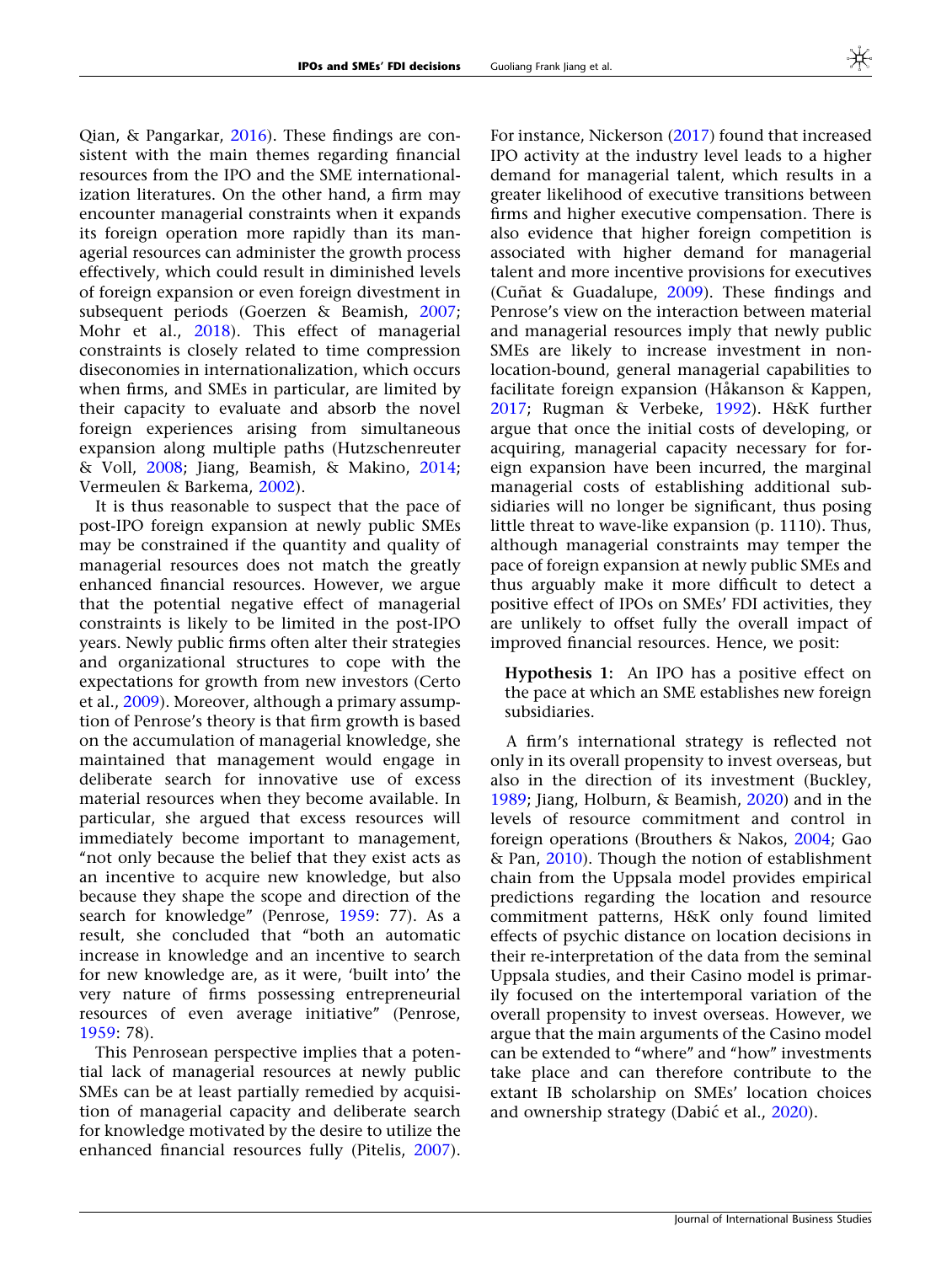In terms of location, entering unfamiliar countries and regions implies greater income uncertainty because it typically involves higher communication and monitoring costs (Jiang, Holburn, & Beamish, [2016\)](#page-21-0), costs to modify and recalibrate organizational routines and structures (Hutzschenreuter & Voll, [2008\)](#page-21-0), and costs of allocating managerial time and effort between different operating environments (Hashai, [2011\)](#page-21-0). Accordingly, research in the Uppsala tradition suggests a path-dependent, incremental pattern in firms' choices of foreign investment location, where they tend to establish new subsidiaries in existing and familiar locations and gradually venture into new, unfamiliar locations (Chang, [1995](#page-20-0); Johanson & Wiedersheim-Paul, [1975](#page-21-0)). Therefore, if a newly public SME's general internationalization capabilities and related administrative systems are underdeveloped or insufficiently augmented in the post-IPO period, the SME may be likely to depend on its prior experience in choosing investment location and, consequently, increase its investment in familiar locations more so than in unfamiliar ones.

However, we argue that IPOs by SMEs will have more pronounced effects on their investments in unfamiliar rather than familiar locations in the post-IPO wave of foreign expansion according to the logic of the Casino model. First, from a financial point of view, incremental change of investment direction means that firms need to forego potentially profitable, yet risky investment projects in unfamiliar locations in exchange for lower income uncertainty (Benito & Gripsrud, [1992\)](#page-20-0). Yet, the Casino model suggests that when resources permit, the primary aim of firms' decisions related to international expansion will be to detect and capitalize on existing market opportunities, and not to wait for the learning to gradually materialize. Thus, newly public SMEs are likely to leverage improved financial resource availability to pay the sunk costs to overcome liabilities of foreignness and outsidership in unfamiliar locations rather than to bear the opportunity costs in the form of foregone growth opportunities (Håkanson & Kappen, [2017:](#page-21-0) 1111). Furthermore, fewer financial constraints will also increase newly public SMEs' proclivity to pursue novel strategies and accept location-specific risks when the chance of a failed venture depleting the firm's financial reserve becomes smaller and an expanded international portfolio simultaneously reduces systemic risk.

Such a broad-front internationalization approach, when amplified by improved capital availability, not only lowers the overall downside risks arising from market uncertainties and/or managers' partial ignorance, but also allows the firm, especially those in the early stages of internationalization, ''to rapidly explore, discover, and act upon opportunities in several markets" (Håkanson & Kappen, [2017:](#page-21-0) 1106). At the same time, improved access to financial resources tends to enable and motivate the firm to devote more resources to what Penrose ([1959:](#page-21-0) 59) called 'managerial research' to obtain new information to reduce subjective uncertainty. Such search would also help improve newly public SMEs' general internationalization capabilities through the discovery of new ways of extracting productive services from combining new and existing resources and applying them to new markets. Consistent with the key assumptions of opportunity seeking and risk hedging in the Casino model, the deliberate search for novel market knowledge can thus help alleviate potential managerial constraints at newly public SMEs and reduce their dependence on prior international experience in choosing investment locations. Taken together, we argue that IPOs will have more pronounced effects on SMEs' entry into unfamiliar locations compared to familiar locations. Hence, we posit:

Hypothesis 2: An SME's IPO has a greater positive effect on the number of new foreign subsidiaries established in less familiar locations, compared to subsidiaries in more familiar locations.

The foregoing arguments can also be extended to the ownership pattern of subsidiaries established in the post-IPO wave. The Uppsala model suggests that a firm will gradually increase its resource commitment when its risk management capability is enhanced by experiential knowledge (Figueirade-Lemos, Johanson, & Vahlne, [2011](#page-20-0)). Consistent with this risk avoidance logic, research has shown that SMEs are more likely than larger firms to expand internationally through non-equity arrangements, and they prefer minority stakes to majority or full ownership when engaging in equity-based investment (Hollenstein, [2005](#page-21-0); Laufs & Schwens, [2014](#page-21-0)). A higher ownership stake offers the firm greater control over the operation and higher potential return but demands higher tolerance for financial risk, whereas a lower ownership stake represents lower levels of resource commitment and financial risk (Anderson & Gatignon, [1986\)](#page-19-0).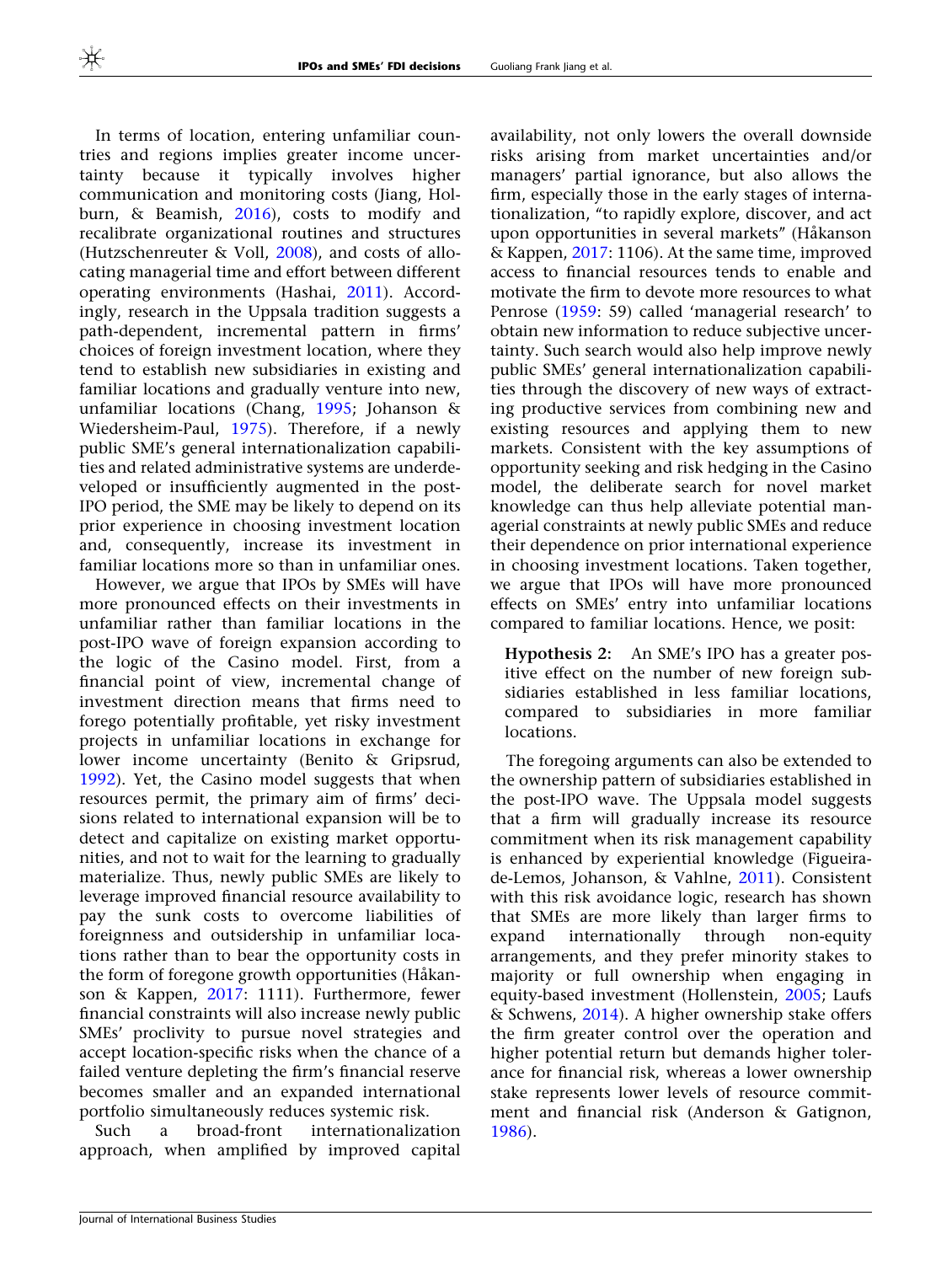We argue that an IPO is likely to alter the tradeoffs involved in these resource commitment choices, and as a result SMEs will be more likely to opt for higher rather than lower ownership stakes during FDI in the post-IPO period. From a financial standpoint, and as in the case of location choices, increased capital availability allows the SME to commit to greater outlays for new investments in pursuit of higher return and tighter hierarchical control. At the same time, fewer financial constraints mean that SMEs will be more likely to tolerate the financial and operational risks arising from higher ownership stakes in new subsidiaries.

However, as a majority or sole investor in a foreign subsidiary, the firm may need to commit considerable personnel and managerial time to learning to coordinate with host country governments, business partners and other stakeholders (Goerzen & Beamish, [2007\)](#page-20-0). The increased demand for managerial resources implies that the existing managerial capacities may limit newly public SMEs' ability to take higher levels of ownership in new investments. Yet, a firm also has an incentive to implement an expansion plan, such as a higher ownership stake, as long as it can provide a way of using the excess financial resources profitably (Penrose, [1959\)](#page-21-0), and the same incentive motivates management to acquire new knowledge and talent and to alter existing administrative functions to facilitate the expansion plan (Pitelis, [2007](#page-21-0)). Thus, as in the case of location choices, when IPOs increase SMEs' financial resources substantially, managerial constraints can be partially remedied to support a more aggressive approach towards taking on greater ownership positions in new foreign subsidiaries. Hence, we posit:

Hypothesis 3: An SME's IPO has a greater positive effect on the number of new foreign subsidiaries involving a higher ownership stake, compared to subsidiaries involving a lower ownership stake.

## METHODS

## Empirical Strategy

Examining the relationship between IPOs and foreign investment requires a methodology that takes into account potential endogeneity arising from simultaneity and unobserved variables that are related to both IPO and FDI decisions. To

address this challenge, our empirical strategy employs a difference-in-differences (DD) design and a coarsened exact matching (CEM) procedure (Singh & Agrawal, [2011](#page-22-0); Teodoridis, Bikard, & Vakili, [2019](#page-22-0)). The treatment effect is an IPO in the current setting. Accordingly, the treatment group includes SMEs that undertook an IPO in the study period, and the control group includes private SMEs that did not.

The matching procedure identifies treatment and control firms that are balanced on several pre-IPO characteristics to reduce selection bias. Estimating the DD model for the matched sample then allows us to ascertain the impact of IPOs by analyzing the FDI decisions of treatment firms before and after an IPO and comparing the changes in decision patterns with those of control firms. A challenge in some of the existing studies that have examined the internationalization of IPO firms is that they only included IPO firms in their samples and only considered strategic decisions after the IPO. By incorporating information from the pre-IPO period and using the control group to construct the counterfactual outcome experienced by the treatment group, our empirical strategy provides a more robust estimation of the effects of IPOs on SMEs' international expansion. We detail the data and sample, variable operationalizations, and the matching procedure in the following sections.

## Data and Sample

We drew on two databases of Japanese firms to compile longitudinal data that include information on both FDI activities and IPO history. Overseas Japanese Companies Database (OJC database), a yearly publication by Toyo Keizai, provides data on overseas subsidiaries of Japanese MNEs, including information on a subsidiary's parent firm(s), host country, founding year and industry classification. We retrieved data on firms' listing histories from the Nikkei Economic Electronic Databank System (NEEDS), an authoritative source of corporate data for publicly traded firms in Japan. Using data from NEEDS, we were able to identify the year of IPO when a firm was first listed on the Tokyo Stock Exchange, JASDAQ, or other regional exchanges (e.g., Osaka Securities Exchange).

The Japanese corporate governance system is more relationship oriented and bank centered compared to the more market-oriented systems in the US and the UK (Aoki, [1990\)](#page-20-0). However, research on Japanese IPOs in the early 2000s shows that the largest shareholders of the IPO firms were typically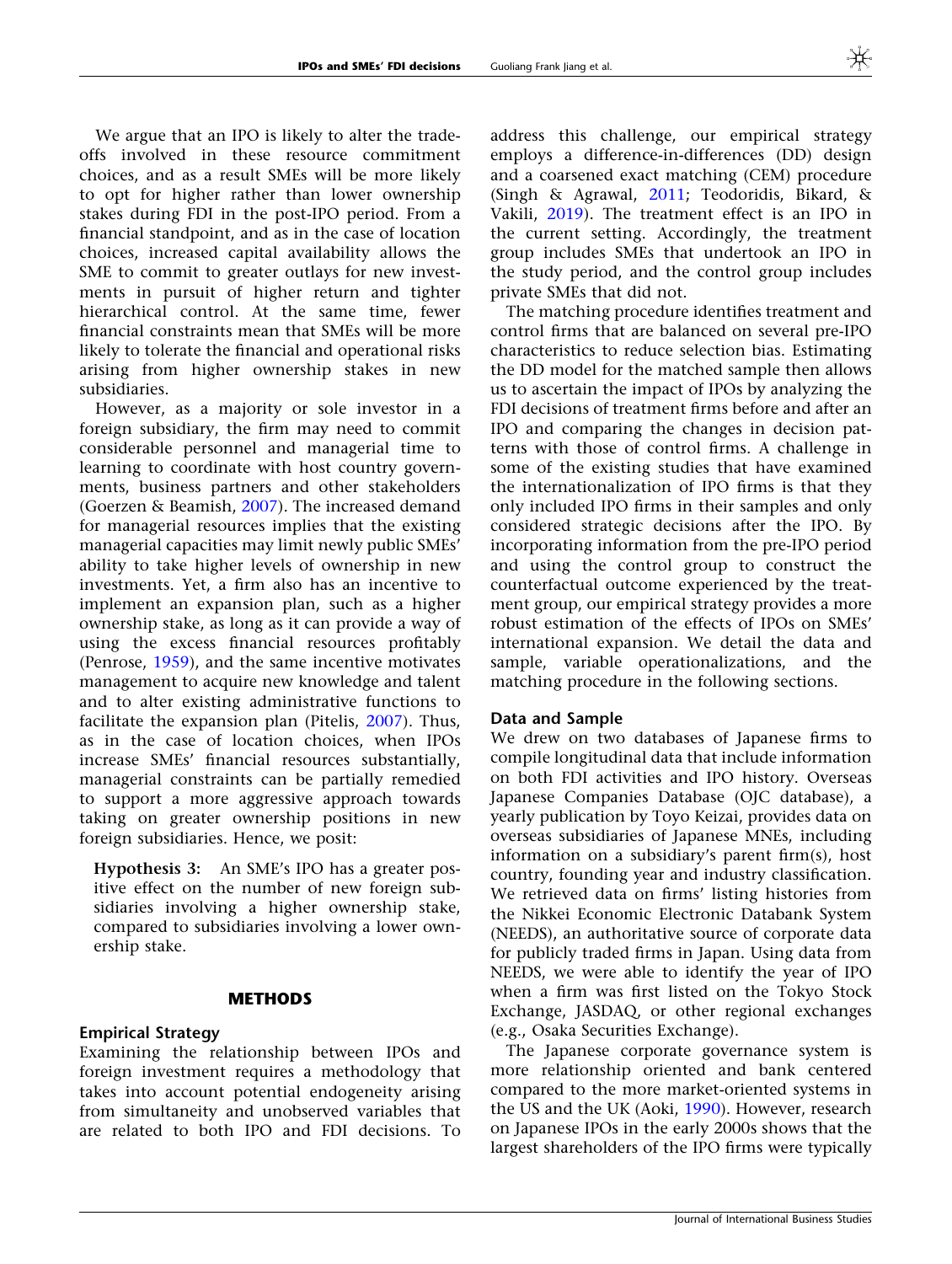founders or controlling families, with venture capitalists and banks in the distant third and fourth places (Sakawa & Watanabel, [2012](#page-22-0)). This ownership pattern is similar to IPO firms in other countries (Bruton, Filatotchev, Chahine, & Wright, [2010\)](#page-20-0). Therefore, despite the differences in the corporate governance system, findings based on a Japanese sample can be expected to have reasonable generalizability.

Our analysis examines the establishment of new subsidiaries by Japanese SMEs between 1990 and 2014. We selected this interval of time to capture a period with high levels of FDI by Japanese firms and to exclude potentially irregular investment activities occurring shortly after the signing of the Plaza Accord in late 1985 (Yamawaki, [2007\)](#page-22-0). A DD specification requires observations before and after the treatment event. Prior studies of the effects of IPOs on strategic decisions typically examined a period of 3–5 years after the IPO (Aktas et al., [2019;](#page-19-0) Brau et al., [2012\)](#page-20-0). Therefore, our analysis includes IPOs that took place between 1995 and 2009 to ensure that there are 5 years of data to observe before and after any IPO.

Following many prior studies on FDI, we focus on parent firms in the manufacturing sector (Delios & Henisz, [2003](#page-20-0); Hennart, [1991](#page-21-0)). Following the classification of SME used by the Japanese Corporation Tax Act, $<sup>1</sup>$  our definition of SMEs includes firms that</sup> had fewer than 300 employees. We used the number of employees reported in the first publicly available financial statements after the IPO as the proxy for this measure. Merging the OJC and NEEDS databases resulted in 150 manufacturing SMEs that undertook IPOs between 1995 and 2009. Finally, since our study is concerned with the changes in FDI patterns when SMEs transition from private to public status, we included private firms as potential control firms and excluded established public firms whose IPOs predated the study period.

Using the merged data, we assembled an unbalanced firm-year panel that includes 150 newly public SMEs and 2,801 private firms. These firms constitute the sampling frame from which all potential treatment and control firms will be drawn by the CEM procedure. The average age of the newly public SMEs was 29.4 years at the time of IPO. This observation reflects a notable characteristic of Japanese IPOs: besides young, entrepreneurial companies, there tended to be more mature SMEs than in Anglo-Saxon countries (Sakawa & Watanabel, [2012](#page-22-0)). The maturity of sampled firms helps assure that there are plentiful pre-IPO observations

for the CEM procedure and DD regression. In addition, more mature firms tend to face fewer financial constraints because they have fewer information asymmetries than younger firms (Fraser et al., [2015\)](#page-20-0). Therefore, the presence of more mature SMEs in the sample will likely cause a downward bias in the estimated effects of IPOs and thereby yielding conservative interpretations for SMEs' IPOs on their internationalization.

# Variable Operationalization and Model Specification

To test H1, we created the variable New Subsidiaries to indicate how many new subsidiaries a focal SME established as the leading foreign shareholder in a certain period of time (Nadolska & Barkema, [2007;](#page-21-0) Vermeulen & Barkema, [2002\)](#page-22-0). Since FDI projects may take more than 1 year to implement, we use a rolling 2-year window to count the number of new subsidiaries (Bavafa, Hitt, & Terwiesch, [2018](#page-20-0); Bermiss & Greenbaum, [2016\)](#page-20-0). This variable will reveal whether the pace of FDI accelerated after an IPO.

To test H2, we created two sets of dependent variables that reflect potential shifts in an SME's propensity to invest in unfamiliar versus familiar locations after an IPO. First, since direct operating experience in a host country is essential to organizational learning in the internationalization process (Chang, [1995](#page-20-0)), the first set of dependent variables distinguishes host countries based on whether a firm had previously invested in them. New Subsidiaries (New Locales) is the number of new subsidiaries established by a focal firm in countries where it had not previously invested until the year of their establishment; New Subsidiaries (Existing Locales) is the number of new subsidiaries established in countries where the firm had previously invested. Like New Subsidiaries, these variables are measured over a 2-year rolling window.

The second set of dependent variables concerning H2 distinguishes host countries according to their regional classification. Prior research suggests that firms often show a propensity to expand within their home region as opposed to outside the home region due to their familiarity with the home region (Rugman & Verbeke, [2004](#page-22-0)), and this home-region orientation is particularly prominent among Japanese firms (Collinson & Rugman, [2008;](#page-20-0) Delios & Beamish, [2005](#page-20-0)). Using the World Bank classification, $^2$  we classified host countries in the East Asia and Pacific region as being within the home region of Japan, and as outside the home region otherwise. New Subsidiaries (Non-Home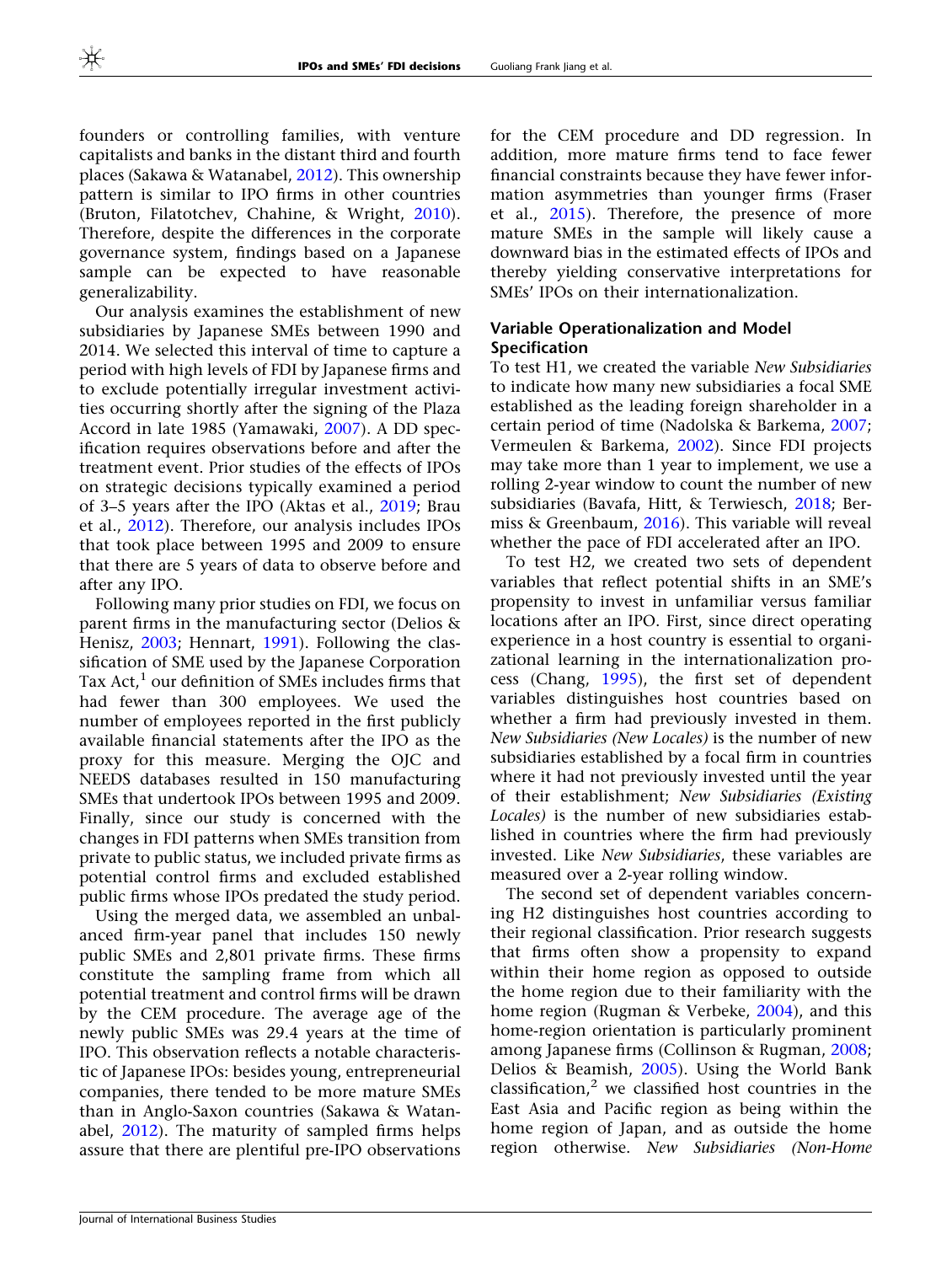<span id="page-10-0"></span>Regions) is the number of new subsidiaries established by a focal firm in host countries outside the home region, and New Subsidiaries (Home Region) is the number of new subsidiaries established in any home-region countries. Again, these variables are measured over a 2-year rolling window. We expect that investment in both non-home and home regions is likely to increase in the post-IPO expansion wave. So is the investment in both new and existing host countries. However, our theory suggests that the increase in new host countries and in non-home regions will be more pronounced than that in existing host countries and within the home region.

We used a similar approach to create dependent variables involving SMEs' ownership stakes in foreign subsidiaries to test H3. We employed two commonly used ownership thresholds to create two sets of dependent variables for testing. The first threshold is majority ownership (i.e.,  $> 50\%$ ) (Li, Zhou, & Zajac, [2009](#page-21-0); Makino & Beamish, [1998](#page-21-0)). We use a 2-year rolling window to count the number of majority- and minority-owned subsidiaries established by a focal firm as New Subsidiaries (Majority) and New Subsidiaries (Minority), respectively. We then increased the threshold to 80% as prior studies have classified subsidiaries with more than 80% foreign ownership as wholly owned subsidiaries according to the Financial Accounting Standards Board guidelines (Dhanaraj & Beamish, [2004;](#page-20-0) Gomes-Casseres, [1990\)](#page-21-0), which represent greater commitment than IJVs. We applied the same operationalization and created two more dependent variables – New Subsidiaries (WOS) and New Subsidiaries (IJV). All of these variables are likely to increase following the IPO event; however, our theory posits that the effects of the IPO will be more pronounced on subsidiaries in which SMEs take either a majority stake or establish a wholly owned subsidiary.

Following prior studies (Pierce, Snow, & McAfee, [2015;](#page-21-0) Singh & Agrawal,  $2011$ ), our DD specification relates FDI decisions with the IPO event in the following way:

$$
Y_{it} = \beta_0 + \beta_1 Post\_IPO_{it} + \delta_i + \gamma_t + \varepsilon_{it}, \qquad (1)
$$

where  $Y_{it}$  is one of the dependent variables for firm *i* in year *t*,  $\delta_i$  are the firm fixed effects to account for unobserved organizational heterogeneity,  $\gamma_t$  are the year fixed effects to control for time-specific effects. The year of IPO was excluded to reduce temporal ambiguity. Post  $IPO_{it}$ , the main independent variable, is a dummy variable equal to one for the years after IPO for firm  $i$ , if  $i$  was a newly public SME. As previously noted, IPO years in our sample are staggered from 1995 to 2009 and each panel of a treatment or control firm includes 5 years before and after the IPO year.

## Coarsened Exact Matching (CEM)

We used coarsened exact matching, a nonparametric matching procedure, to reduce the asymmetry between the treatment and control groups, and thus mitigate potential selection bias (Iacus, King, & Porro, [2012\)](#page-21-0). A distinct feature of CEM is that it requires the user to specify ex ante the bounds on the maximum imbalance on the matching covariates. This ex ante choice is the coarsening, and it enables the user to control the amount of imbalance in the matching solution. We chose CEM because it allows us to control the matching process with respect to firms' state of internationalization at the time of IPO. Furthermore, since all potential control firms are private with which there is little publicly available financial information, it is less attractive to perform propensity score matching or other semiparametric matching procedures.

The CEM procedure proceeds as follows. We first chose a set of matching covariates (i.e., IPO Year, Industry Classification, Capital Stock, FDI Stock, and Pre-IPO FDI). The upper section of Table [1](#page-11-0) presents the definitions of and data sources for these covariates. In addition to data availability, we considered two factors in selecting the covariates. First, the covariates must be closely related to FDI decisions because the matching procedure should ensure balance between treatment and control firms on factors pertinent to FDI decisions. Second, each additional matching covariate reduces the size of the matched sample. Therefore, there is a need to balance precision in the matching process and obtaining sufficient statistical power in succeeding analysis.

The treatment and control firms are exactly matched on IPO Year and Industry Classification, both of which are discrete variables. Capital Stock is the only available financial measure to proxy firm size because all firms in the control sample are private. FDI Stock and Pre-IPO FDI represent a firm's level of internationalization and its momentum for FDI at the time of IPO, respectively. We created discrete bins for Capital Stock, FDI Stock, and Pre-IPO FDI to further identify the control firms. Specifying ex ante the bounds for the bins, i.e., coarsening,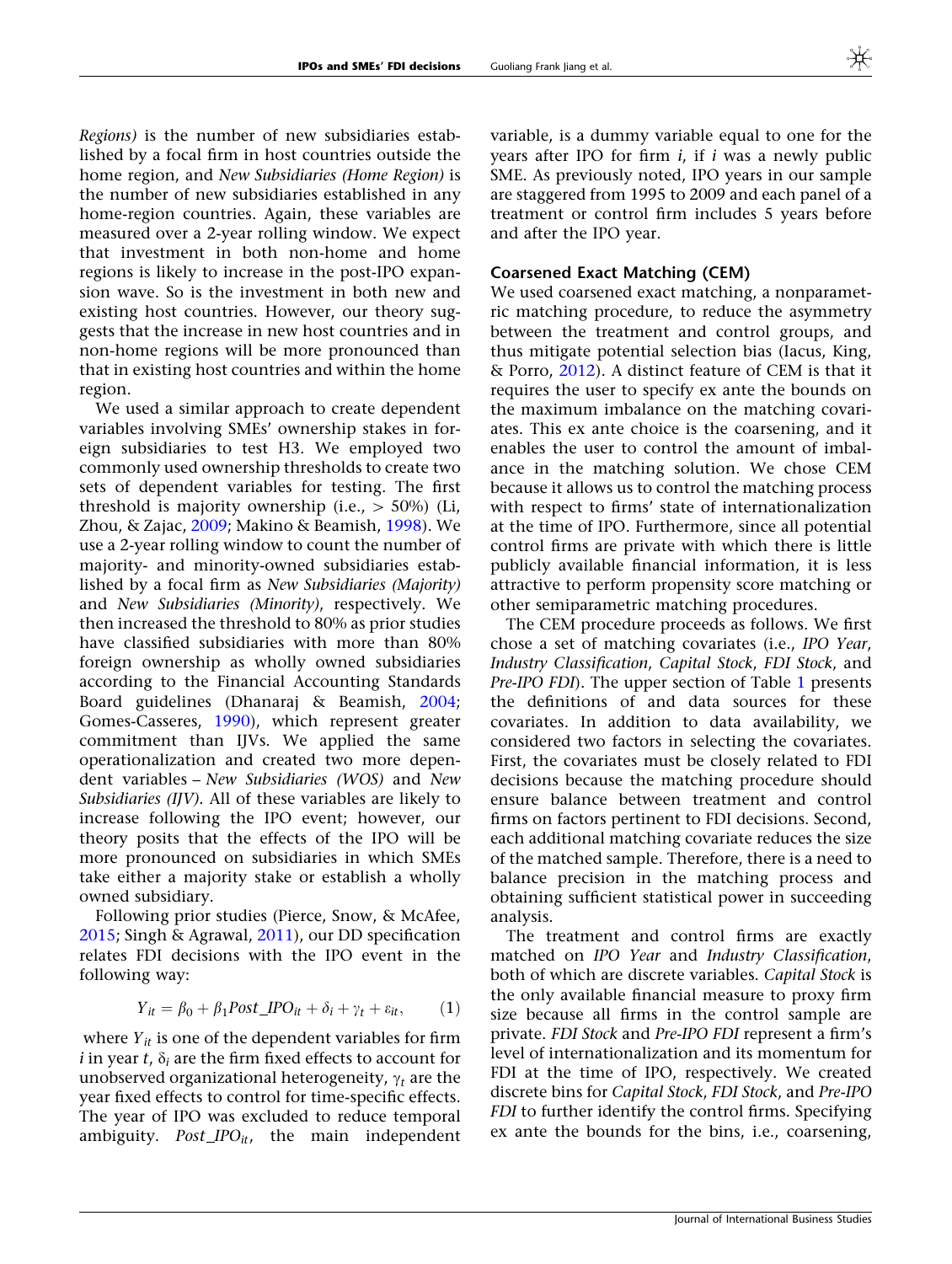| <b>Matching Covariates</b>     |                              |                                                                                                        |                                                         |      |                                                                           |          |      |               |
|--------------------------------|------------------------------|--------------------------------------------------------------------------------------------------------|---------------------------------------------------------|------|---------------------------------------------------------------------------|----------|------|---------------|
| <b>IPO</b> Year                |                              | Year of IPO (Source: NEEDS)                                                                            |                                                         |      |                                                                           |          |      |               |
| <b>Industry Classification</b> |                              |                                                                                                        | The two-digit industry class (Source: NEEDS)            |      |                                                                           |          |      |               |
| Capital Stock                  |                              |                                                                                                        | A firm's capital stock (Unit: Billion Yen; Source: OJC) |      |                                                                           |          |      |               |
| <b>FDI</b> Stock               |                              |                                                                                                        |                                                         |      | The total number of foreign subsidiaries at the time of IPO (Source: OJC) |          |      |               |
| Pre-IPO FDI                    |                              | The three-year average of yearly count of new foreign subsidiaries at the time of IPO<br>(Source: OJC) |                                                         |      |                                                                           |          |      |               |
|                                |                              |                                                                                                        |                                                         |      |                                                                           |          |      |               |
|                                |                              |                                                                                                        | Pre-CEM                                                 |      |                                                                           | Post-CEM |      |               |
|                                |                              | <b>Treatment Group</b>                                                                                 | Control Group                                           |      | <b>Treatment Group</b>                                                    |          |      | Control Group |
|                                | S.D.<br>S.D.<br>Mean<br>Mean |                                                                                                        |                                                         |      | Mean                                                                      | S. D.    | Mean | S. D.         |
| Capital Stock                  | 1.43                         | 1.94                                                                                                   | 1.27                                                    | 6.00 | 1.33                                                                      | 1.54     | 1.36 | 1.72          |
| <b>FDI</b> Stock               | 1.49                         | 2.18                                                                                                   | 1.52                                                    | 3.21 | 0.94                                                                      | 1.21     | 0.94 | 1.21          |
| Pre-IPO FDI                    | 0.13                         | 0.29                                                                                                   | 0.09                                                    | 0.23 | 0.05                                                                      | 0.11     | 0.05 | 0.11          |
| No. of firms                   |                              | 150                                                                                                    | 2,801                                                   |      | 96<br>555                                                                 |          |      |               |
| Multivariate L1 distance       |                              |                                                                                                        | 0.944                                                   |      | 0.178                                                                     |          |      |               |

<span id="page-11-0"></span>Table 1 Matching covariates before and after CEM procedure

involves a trade-off between the stringency of the match and the proportion of treatment firms for which controls can be found. We chose the bounds according to the distributional characteristics of these covariates to ensure the balance between the treatment and control samples. The numbers of the bins for FDI Stock ( $n = 11$ ) and Pre-IPO FDI ( $n = 6$ ) are determined by the relatively small numbers of distinct values in these variables. We created 10 bins for Capital Stock with the bounds corresponding to deciles of the variable. We later tested the robustness of our findings using alternate bound specifications for this variable. Treatment firms without matching controls were dropped from the sample.

The CEM procedure found matches between 96 IPO firms and 555 control firms. The ratio between treatment and control firms is in line with prior studies using the same matching technique (Azoulay, Stuart, & Wang, [2014](#page-20-0); Singh & Agrawal, [2011;](#page-22-0) Teodoridis et al., [2019](#page-22-0)). The lower section of Table 1 reports the summary statistics of matching covariates before and after CEM. The treatment and control firms in the post-CEM sample are significantly more balanced than the pre-CEM sample in all continuous matching covariates. The significant reduction in multivariate L1 distance further confirms improved balance after matching. The CEM algorithm can identify multiple controls that satisfy the matching criteria for a treatment firm and generate weights based on the similarity between the treatment and control firms. We retained multiple controls and their corresponding weights and applied them in subsequent univariate and multivariate DD analyses. We report host countries and the number of entries by firms in the post-CEM sample in Table 2.

### RESULTS

## Univariate Analysis

Table [3](#page-12-0) reports the results of univariate analysis of the IPO effect using the pre- and post-IPO subsamples. There is no significant difference in any dependent variables except one between the treatment and control groups in the pre-IPO period (see ''First difference (Pre-IPO)''), further confirming the effectiveness of CEM in identifying comparable treatment and control firms. These firms not only are balanced on matching covariates, but also exhibit similar FDI patterns in the pre-IPO period.

Table 2 Host countries and territories and the number of entries by firms in the CEM sample

China (351), the United States (169), Thailand (92), Hong Kong (70), Taiwan (65), Singapore (56), South Korea (48), Malaysia (43), Indonesia (35), Germany (26), Vietnam (25), the United Kingdom (22), Philippines (17), India (12), Netherlands (9), France (7), Mexico (7), Brazil (6), Belgium (5), Canada (5), Ireland (4), Finland (2), Macau (2), Russia (2), Spain (2), Australia (1), Costa Rica (1), Denmark (1), Italy (1), Monaco (1), New Zealand (1), Norway (1), Panama (1), Poland (1), Romania (1), Saudi Arabia (1).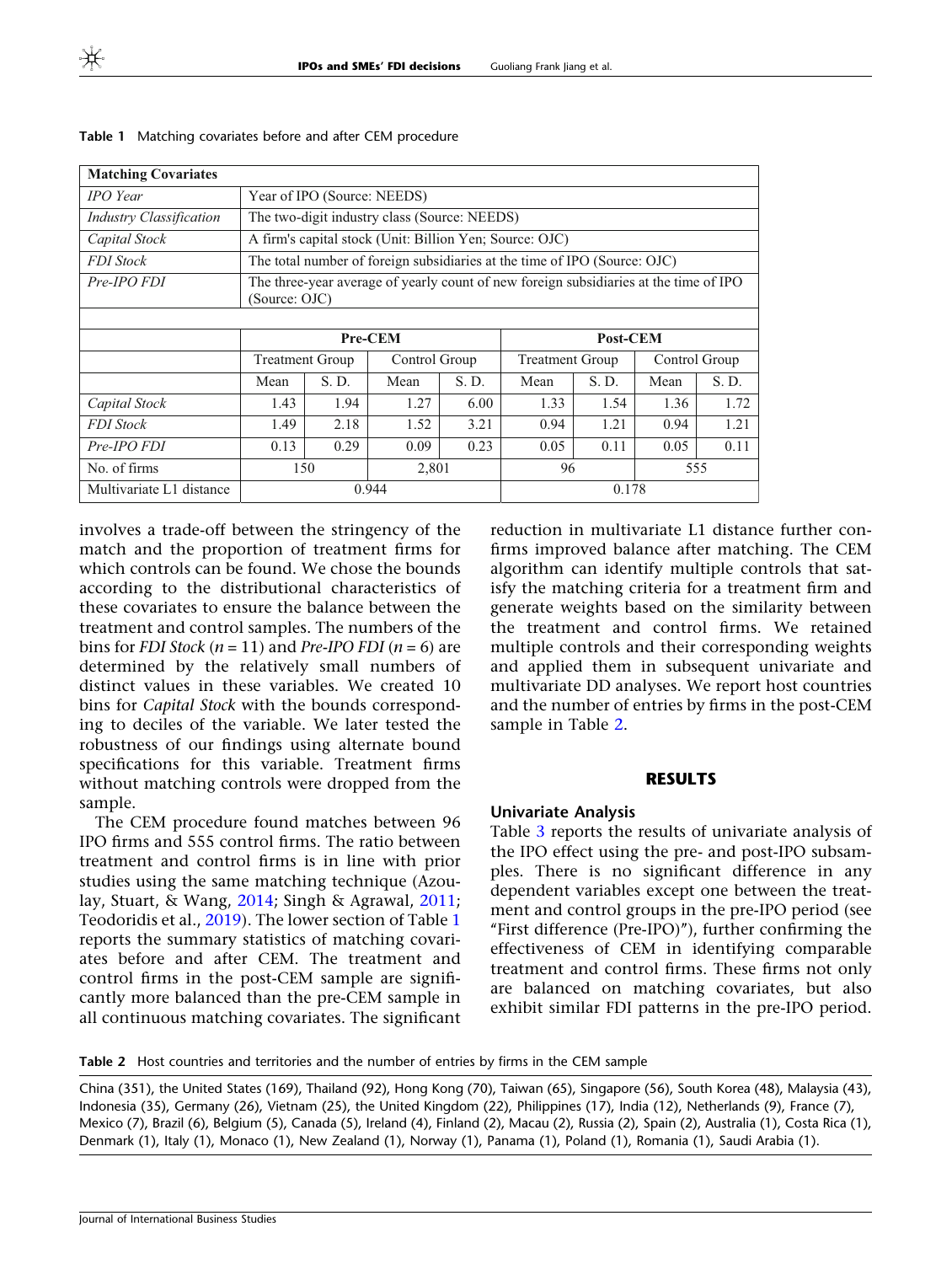|                  | Pre-IPO                          |                             | Post-IPO                                   |                            |                                           |              |
|------------------|----------------------------------|-----------------------------|--------------------------------------------|----------------------------|-------------------------------------------|--------------|
|                  | Group mean (N=480)               |                             | Group mean (N=471)                         |                            | <b>First difference (Treatment group)</b> |              |
|                  | New Subsidiaries                 |                             | $0.115$ New Subsidiaries                   |                            | $0.403$ New Subsidiaries                  | 0.289(0.000) |
|                  | N. S. (New Locales) <sup>a</sup> |                             | $0.106$ N. S. (New Locales)                |                            | $0.308$ N. S. (New Locales)               | 0.202(0.000) |
| <b>Treatment</b> | N. S. (Existing Locales)         |                             | $0.008$ N. S. (Existing Locales)           |                            | 0.096 N. S. (Existing Locales)            | 0.088(0.000) |
| Group            | N. S. (Non-Home Regions)         |                             | $0.050$ N. S. (Non-Home Regions)           |                            | 0.121 N. S. (Non-Home Regions)            | 0.071(0.001) |
|                  | N. S. (Home Region)              |                             | $0.065$ N. S. (Home Region)                |                            | $0.282$ N. S. (Home Region)               | 0.218(0.000) |
|                  | N. S. (Majority)                 |                             | $0.088$ N. S. (Majority)                   |                            | $0.327$ N. S. (Majority)                  | 0.239(0.000) |
|                  | N. S. (Minority)                 |                             | 0.015 N. S. (Minority)                     |                            | $0.064$ N. S. (Minority)                  | 0.049(0.000) |
|                  | N. S. (WOS)                      |                             | $0.083$ N. S. (WOS)                        |                            | $0.287$ N. S. (WOS)                       | 0.203(0.000) |
|                  | N. S. (IV)                       |                             | $0.031$ N. S. (IJV)                        |                            | $0.117$ N. S. (IJV)                       | 0.086(0.000) |
|                  | Group mean $(N=3,250)$           |                             | Group mean $(N=2,903)$                     |                            | <b>First difference (Control group)</b>   |              |
|                  | New Subsidiaries                 | 0.101                       | New Subsidiaries                           |                            | $0.172$ New Subsidiaries                  | 0.071(0.000) |
|                  | N. S. (New Locales)              |                             | $0.096$ N. S. (New Locales)                |                            | $0.131$ N. S. (New Locales)               | 0.035(0.000) |
| Control          | N. S. (Existing Locales)         |                             | 0.005 N. S. (Existing Locales)             |                            | $0.041$ N. S. (Existing Locales)          | 0.036(0.000) |
| Group            | N. S. (Non-Home Regions)         |                             | $0.039$ N. S. (Non-Home Regions)           |                            | $0.039$ N. S. (Non-Home Regions)          | 0.000(0.983) |
|                  | N. S. (Home Region)              |                             | $0.062$ N. S. (Home Region)                |                            | $0.133$ N. S. (Home Region)               | 0.071(0.000) |
|                  | N. S. (Majority)                 |                             | $0.079$ N. S. (Majority)                   |                            | $0.144$ N. S. (Majority)                  | 0.065(0.000) |
|                  | N. S. (Minority)                 |                             | $0.021$ N. S. (Minority)                   |                            | $0.027$ N. S. (Minority)                  | 0.006(0.000) |
|                  | N. S. (WOS)                      |                             | $0.058$ N. S. (WOS)                        |                            | $0.120$ N. S. (WOS)                       | 0.062(0.000) |
|                  | N. S. (IV)                       |                             | $0.043$ N. S. (IJV)                        |                            | $0.052$ N. S. (IJV)                       | 0.009(0.115) |
|                  | First difference (Pre-IPO)       |                             | <b>First difference (Post-IPO)</b>         |                            | Difference-in-differences                 |              |
|                  | New Subsidiaries                 |                             | $0.014(0.407)$ New Subsidiaries            |                            | $0.231(0.000)$ New Subsidiaries           | 0.218        |
|                  | N. S. (New Locales)              |                             | $0.010(0.511)$ N. S. (New Locales)         |                            | $0.177(0.000)$ N. S. (New Locales)        | 0.167        |
|                  | N. S. (Existing Locales)         |                             | $0.003$ $(0.410)$ N. S. (Existing Locales) |                            | $0.054(0.000)$ N. S. (Existing Locales)   | 0.051        |
|                  | N. S. (Non-Home Regions)         |                             | $0.011(0.313)$ N. S. (Non-Home Regions)    |                            | $0.082(0.000)$ N. S. (Non-Home Regions)   | 0.071        |
|                  | N. S. (Home Region)              |                             | $0.002$ (0.846) N. S. (Home Region)        |                            | $0.149(0.000)$ N. S. (Home Region)        | 0.147        |
|                  | N. S. (Majority)                 |                             | $0.008$ (0.555) N. S. (Majority)           |                            | $0.183(0.000)$ N. S. (Majority)           | 0.175        |
|                  | N. S. (Minority)                 |                             | $-0.007(0.385)$ N. S. (Minority)           |                            | $0.036(0.000)$ N. S. (Minority)           | 0.043        |
|                  | N. S. (WOS)                      | $0.025(0.047)$ N. S. (WOS)  |                                            |                            | $0.167(0.000)$ N. S. (WOS)                | 0.142        |
|                  | N. S. (IJV)                      | $-0.012(0.246)$ N. S. (IJV) |                                            | $0.064(0.000)$ N. S. (IJV) |                                           | 0.076        |

<span id="page-12-0"></span>Table 3 Effects of IPOs on FDI (univariate DD analysis)

The group means are based on observations in the 5-year periods prior to or after the IPO event. The first differences (by column or row) were calculated using corresponding group means. p values in paratheses are for the t tests associated with each first difference. There are no test statistics for differencein-differences.

a. N. S. = New Subsidiaries.

By contrast, the differences between the treatment and control groups are much greater in the post-IPO period (see ''First difference (Post-IPO)''). This result implies differences in foreign investment behaviors between the two groups in the post-IPO period are likely due to IPOs.

Meanwhile, the large differences between the pre- and post-IPO periods in the treatment group (see ''First difference (Treatment group)'') suggest that newly public SMEs became significantly more active in FDI after the IPO; however, the differences, albeit of smaller magnitude, in the control group (see ''First difference (Control group)'') imply that firms generally increased foreign investment over time even without an IPO. To use New Subsidiaries as an example, the post-IPO average of this variable in the treatment group (0.403) is greater than the group mean in the pre-IPO period

(0.115), reflecting a difference of 0.289 or a 251% increase  $(= 0.289/0.115)$ . However, there is also an increase in this variable in the control group (from 0.101 to 0.172, reflecting a difference of 0.071 or a 70% increase). The basic intuition of the DD approach is that the change in the control group represents the counterfactual that would have occurred to the treatment firms had they not undertaken IPOs and we can attribute the difference-in-differences, 0.218 or a 189% increase compared to the pre-IPO mean of the treatment group  $(= 0.218/0.115)$  $(= 0.218/0.115)$  $(= 0.218/0.115)$ , to the IPO event. Figure 1 further illustrates the impact of IPOs by presenting the trend lines of New Subsidiaries of both the treatment and control groups. The diagram shows a significant, wave-like increase in the pace of FDI from the first year after IPO.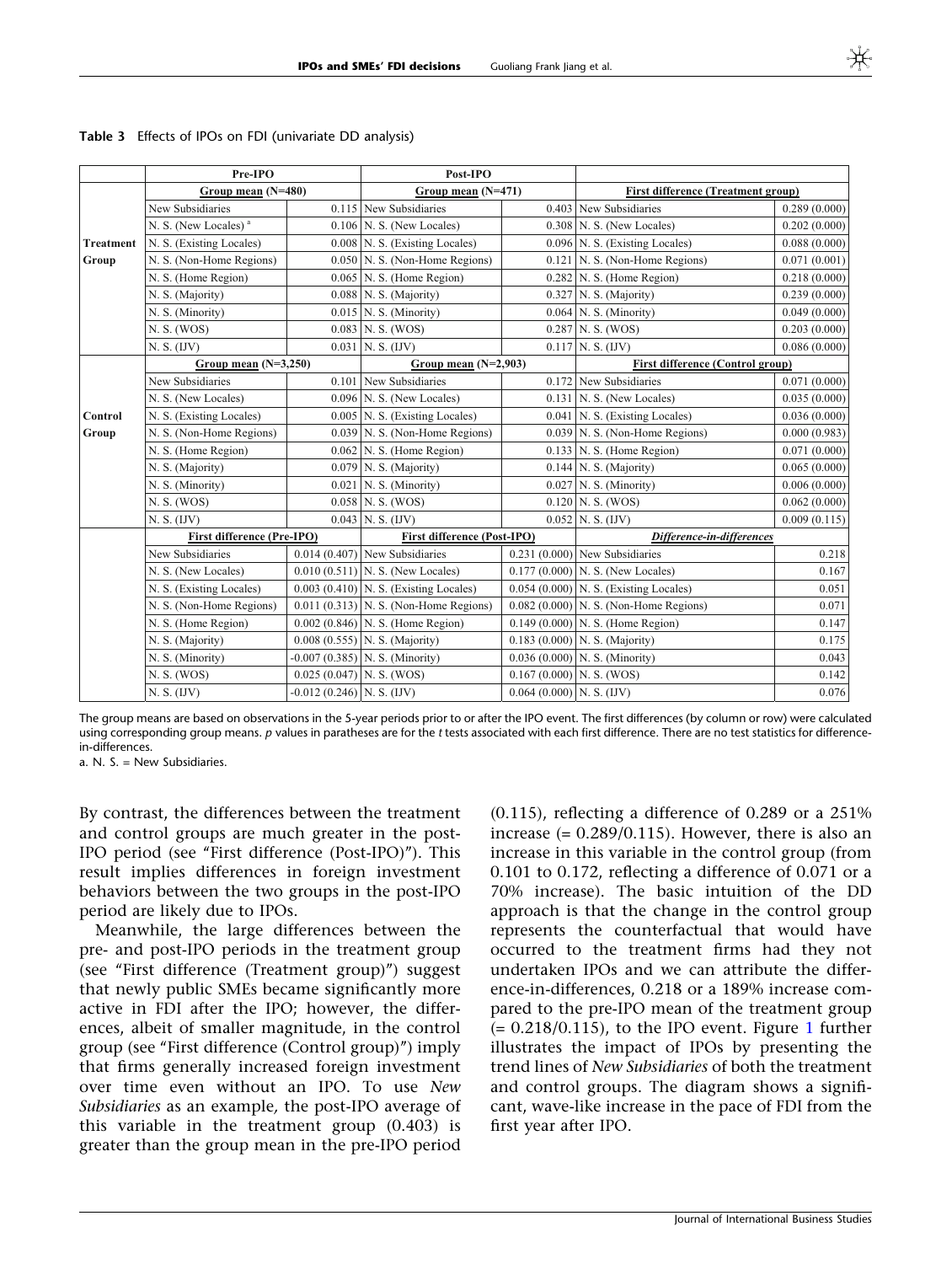<span id="page-13-0"></span>

Figure 1 Trend lines of New Subsidiaries using the CEM sample.

The univariate analysis of other dependent variables also consistently suggests a positive IPO effect (see ''Difference-in-differences''). Moreover, the results indicate a post-IPO shift towards more investment in new host countries, majority-owned and wholly owned subsidiaries. However, a shift towards more investment in non-home regions versus the home region is not evident. To ascertain the link between IPO and FDI decisions more rigorously, we turn to the multivariate DD regression in the next section.

## Multivariate Analysis

Our dependent variables are nonnegative count variables, so we turned to count data models for model estimation. Table [4](#page-14-0) reports the results of a series of Poisson regressions using Eq. [\(1\)](#page-10-0). The Poisson model is inappropriate when overdispersion is present in the count variable, however. We therefore performed several postestimation tests to examine the degree of overdispersion. First, the deviance and Pearson goodness-of-fit tests can be used as a test of overdispersion (McCullagh & Nelder, [1989\)](#page-21-0). None of the deviance and Pearson statistics is significant in the reported specifications, suggesting that the Poisson model is appropriate. Furthermore, we implemented a formal test of overdispersion proposed by Cameron and Trivedi [\(2005:](#page-20-0) 670), where a positive test statistic indicates overdispersion. We found that none of the test statistics is positive in the reported specifications. Therefore, we concluded that the Poisson model is appropriate for our analysis.

H1 proposes that the pace of FDI by an SME will increase following its IPO. Consistent with the hypothesis, the coefficient for Post\_IPO in Model 1

is positive and statistically significant ( $p = 0.000$ ). To facilitate interpretation of results, Table [5](#page-15-0) reports the average discrete changes (ADCs) for the effect of Post\_IPO on each dependent variable. By exponentiating the coefficient estimates in Eq. [\(1](#page-10-0)), ADCs express marginal effects in terms of expected count. The ADC for Post\_IPO on New Subsidiaries is 0.080 ( $p = 0.001$ ), which suggests that on average newly public SMEs established 0.08 more subsidiaries in a rolling 2-year window in the post-IPO period than in the pre-IPO period. The magnitude of this difference is smaller than that of the difference-in-differences (0.218) reported in Table  $3 - a$  $3 - a$  predictable outcome when including various fixed effects in the regression. Yet, when compared to the pre-IPO mean of the treatment group in Table [3](#page-12-0), this marginal effect still presents a 69% increase  $(= 0.080/0.115)$  in the pace of FDI from the pre- to the post-IPO period. Therefore, H1 is strongly supported.

H2 proposes that an SME's foreign investments in unfamiliar locations will increase to a greater extent than that in familiar locations after the IPO. The coefficients for Post\_IPO are positive and statistically significant in Models 2–5 in Table [4,](#page-14-0) suggesting an increase in investment in all location categories. However, it is inappropriate to test the equality of a variable's effects across nonlinear models like Poisson by comparing coefficients. In this study, we adopted the method proposed by Mize, Doan, and Long [\(2019\)](#page-21-0) to compare the marginal effects of IPOs across models and to test H2 and H3. This method uses seemingly unrelated estimation to combine estimates from two models, which allows for cross-model comparison of marginal effects. The results in Table [5](#page-15-0) show that the ADC for Post IPO is greater for New Subsidiaries (New Locales) than that for New Subsidiaries (Existing Locales). The cross-model difference (0.061, Model 2–Model 3) is statistically significant ( $p = 0.031$ ), thus supporting H2. However, the cross-model difference in ADC between Models 4 and 5 is negative  $(-0.044)$  with a p values just missing the 0.1 threshold. This indicates that newly public SMEs made more investments in the home region than outside the home region, but the difference is not statistically significant at conventional levels. One possible explanation for the lack of support for a higher tendency to invest in non-home regions is that a large quantity of managerial resources is required when firms venture outside the home region (Mohr et al., [2018](#page-21-0)). During a period of rapid foreign expansion, which tends to strain newly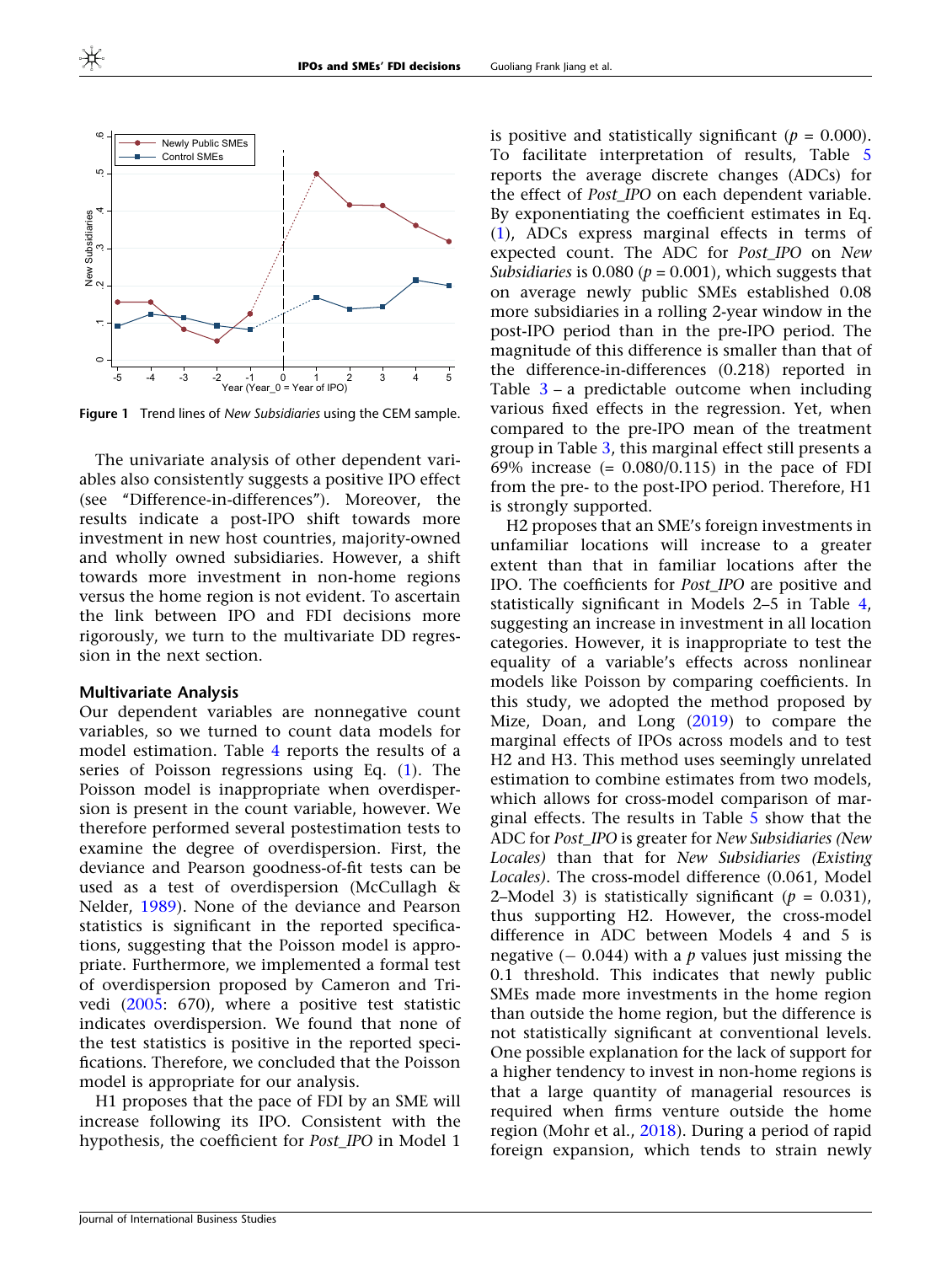<span id="page-14-0"></span>

| Table 4                           |                          | Effects of IPOs on FDI (multivariate DD analysis)             |                                                                                                                                                                                                                                                                                                                                                                                           |                                                            |                                        |                                                              |                                   |                                        |                                                                     |
|-----------------------------------|--------------------------|---------------------------------------------------------------|-------------------------------------------------------------------------------------------------------------------------------------------------------------------------------------------------------------------------------------------------------------------------------------------------------------------------------------------------------------------------------------------|------------------------------------------------------------|----------------------------------------|--------------------------------------------------------------|-----------------------------------|----------------------------------------|---------------------------------------------------------------------|
|                                   | Subsidiaries<br>New<br>ĉ | (New Locales)<br>Subsidiaries<br>New<br>Z<br>$\widehat{c}$    | <b>Jew Subsidiaries</b><br>Existing Locales)<br>స్                                                                                                                                                                                                                                                                                                                                        | New Subsidiaries<br>(Non-Home<br>Regions)<br>$\widehat{t}$ | New Subsidiaries<br>(Home Region)<br>5 | New<br>Subsidiaries<br>(Majority)<br>$\widehat{\mathcal{C}}$ | New<br>Subsidiaries<br>(Minority) | Subsidiaries<br>(WOS)<br>New<br>Z<br>ඔ | New<br>Subsidiaries<br>$\sum_{i=1}^{n}$<br>$\widehat{\mathfrak{G}}$ |
| Post_IPO                          | (0.000)<br>0.807         | (0.000)<br>0.744                                              | (0.058)<br> .221                                                                                                                                                                                                                                                                                                                                                                          | (0.000)<br>1.006                                           | (0.000)<br>0.844                       | (0.000)<br>0.823                                             | (0.018)<br>1.122                  | $(0.688)$<br>$(0.001)$                 | (0.001)<br>1.036                                                    |
| Firm fixed<br>effects             | Yes                      | Yes                                                           | Yes                                                                                                                                                                                                                                                                                                                                                                                       | Yes                                                        | Yes                                    | Yes                                                          | Yes                               | Yes                                    | Yes                                                                 |
| Year fixed<br>effects             | Yes                      | Yes                                                           | Yes                                                                                                                                                                                                                                                                                                                                                                                       | Yes                                                        | Yes                                    | Yes                                                          | Yes                               | Yes                                    | Yes                                                                 |
| Log-Likelihood                    | $-2105.6$                | $-1928.4$                                                     | 326.3<br>$\begin{array}{c} \rule{0pt}{2.5ex} \rule{0pt}{2.5ex} \rule{0pt}{2.5ex} \rule{0pt}{2.5ex} \rule{0pt}{2.5ex} \rule{0pt}{2.5ex} \rule{0pt}{2.5ex} \rule{0pt}{2.5ex} \rule{0pt}{2.5ex} \rule{0pt}{2.5ex} \rule{0pt}{2.5ex} \rule{0pt}{2.5ex} \rule{0pt}{2.5ex} \rule{0pt}{2.5ex} \rule{0pt}{2.5ex} \rule{0pt}{2.5ex} \rule{0pt}{2.5ex} \rule{0pt}{2.5ex} \rule{0pt}{2.5ex} \rule{0$ | $-701.4$                                                   | $-1540.9$                              | $-1768.1$                                                    | $-407.2$                          | $-1459.4$                              | $-842.9$                                                            |
| Deviance GOF<br>test <sup>a</sup> | 2336.0<br>(1.000)        | (1.000)<br>2262.7                                             | (1.000)<br>305.0                                                                                                                                                                                                                                                                                                                                                                          | 815.1<br>(1.000)                                           | 1695.3<br>(1.000)                      | (1.000)<br>1983.1                                            | (1.000)<br>469.7                  | (1.000)<br>1649.1                      | (1.000)<br>994.0                                                    |
| Pearson GOF<br>test <sup>a</sup>  | (1.000)<br>3097.7        | (1.000)<br>3022.1                                             | (000, 1)<br>416.4                                                                                                                                                                                                                                                                                                                                                                         | (1.000)<br>1134.5                                          | (1.000)<br>2556.1                      | (1.000)<br>2700.5                                            | (1.000)<br>738.4                  | 2336.6<br>(1.000)                      | (1.000)<br>1422.8                                                   |
| Overdispersion<br>test b          | $-0.059$<br>(0.040)      | $-0.013$<br>(0.696)                                           | $-0.219$<br>(0.093)                                                                                                                                                                                                                                                                                                                                                                       | $-0.267$<br>(0.000)                                        | $-0.200$<br>(0.000)                    | $-0.047$<br>(0.111)                                          | $-0.155$<br>(0.315)               | $-0.021$<br>(0.532)                    | $-0.390$<br>(0.000)                                                 |
| Observations                      | 7104                     | 7104                                                          | 7104                                                                                                                                                                                                                                                                                                                                                                                      | 7104                                                       | 7104                                   | 7104                                                         | 7104                              | 7104                                   | 7104                                                                |
| p values in paratheses.<br>.<br>ف |                          | a. A significant statistic suggests that the Poisson model is | A positive and significant statistic suggests an overdispersion problem (Cameron & Trivedi, 2005).<br>not appropriate.                                                                                                                                                                                                                                                                    |                                                            |                                        |                                                              |                                   |                                        |                                                                     |

**IPOs and SMEs' FDI decisions** Guoliang Frank Jiang et al.

米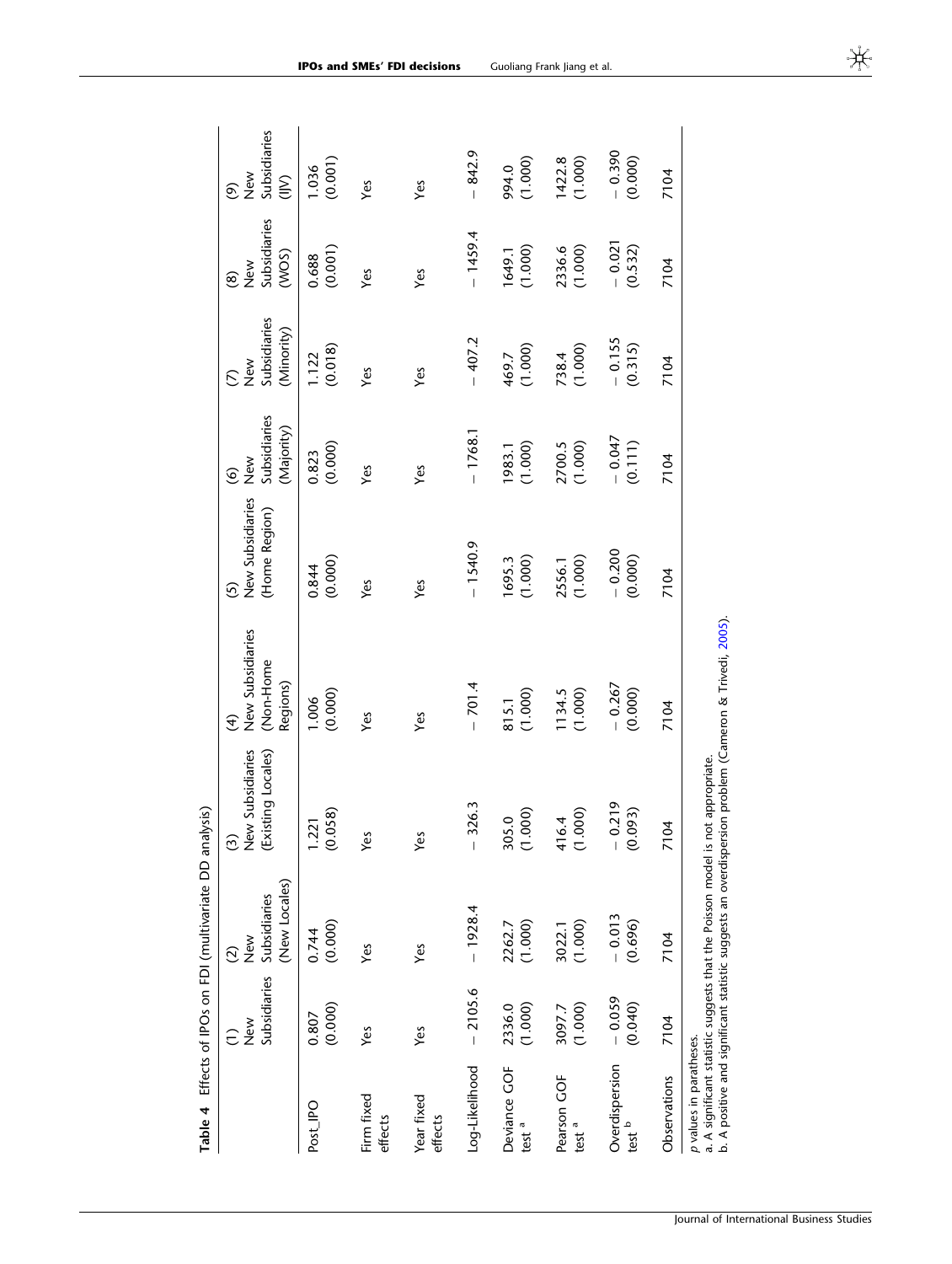<span id="page-15-0"></span>

|                           |                  | Table 5 Average discrete change for the dependent variables |                                             |                                           |                                         |                                                     |                                          |                                                 |                                                 |
|---------------------------|------------------|-------------------------------------------------------------|---------------------------------------------|-------------------------------------------|-----------------------------------------|-----------------------------------------------------|------------------------------------------|-------------------------------------------------|-------------------------------------------------|
|                           | $rac{8}{5}$      | (New Locales)<br>Subsidiaries Subsidiaries<br>New<br>Z      | Subsidiaries<br>(Existing Locales)<br>vew ? | New Subsidiaries<br>(Non-Home<br>Regions) | Home Region)<br><b>Jew Subsidiaries</b> | Subsidiaries<br>(Majority)<br>New<br>$\hat{\Theta}$ | (7)<br>New<br>Subsidiaries<br>(Minority) | New<br>Subsidiaries<br>(WOS)                    | Subsidiaries<br>(IJV)<br>New                    |
| Post_IPO                  | (0.001)<br>0.080 | (0.000)<br>0.093                                            | 0.032<br>(0.060)                            | 0.045<br>(0.001)<br>Model 4–Model 5       | (0.000)                                 | 0.101                                               | (0.019)<br>0.029                         | 0.069 0.05:<br>(0.001) (0.00<br>Model 8–Model 9 | $\begin{array}{c} 0.053 \\ (0.001) \end{array}$ |
| cross-model<br>comparison |                  | Vlodel 2-Model 3                                            |                                             |                                           |                                         | (0.000)<br>Model 6–Model 7<br>Model 6–Model 7       |                                          |                                                 |                                                 |
|                           |                  | 0.061(0.031)                                                |                                             | $-0.044(0.103)$                           |                                         | 0.072 (0.008)                                       |                                          | 0.016 (0.541)                                   |                                                 |
| p values in paratheses.   |                  |                                                             |                                             |                                           |                                         |                                                     |                                          |                                                 |                                                 |

public SMEs' limited pool of managerial talent, they may find it less costly to reallocate existing managerial resources within the home region or to acquire new knowledge and managerial talent with the home-region background than to search for managerial resources related to other regions. Overall, H2 is partially supported.

H3 suggests that the propensity for an SME to take a higher ownership stake in a new subsidiary will increase after the firm undertakes the IPO. Consistent with the hypothesis, the cross-model difference in ADC between Models 6 and 7 in Table 5 is positive and significant (0.072,  $p = 0.008$ ). This indicates that although newly public SMEs increased investment in both ownership categories in the post-IPO period, the increase in the numbers of majority-owned subsidiaries was more pronounced than that of minority-owned subsidiaries. However, the difference in effects for wholly owned subsidiaries and JVs in Models 8 and 9 is not statistically significant, albeit the estimated difference is positive as expected (0.016,  $p = 0.541$ ). This weaker result might stem from the fact that, compared to majority-owned subsidiaries, establishing wholly owned subsidiaries demands more managerial resources, and thus are less likely to be implemented. The result also may be explained by the potential interrelatedness between the location and ownership decisions.3 Despite the relaxed financial constraints, a significant shift towards more investment in less familiar locations as we find in H2 could limit newly public SMEs' ability to realize a simultaneous shift from shared entry modes to wholly owned subsidiaries. It is also possible that due to untenable financial requirements these firms were forced to make smaller bets, so they did not pursue full ownership when making multiple foreign entries in close tandem.<sup>4</sup> Overall, H3 is partially supported.

## Supplementary Analyses

To explore the performance implications of post-IPO foreign expansion, in supplemental analyses we examined whether a wave of heightened FDI activities may influence newly public SMEs' ability to generate revenues overseas using the data on ''overseas/exports sales'' provided by NEEDS. Although there is no further breakdown by types of foreign revenue, this variable nevertheless provides initial insights into a firm's economic footprint overseas. The data are only available for some newly public SMEs in the post-IPO period and thus we are not able to match with SMEs that remained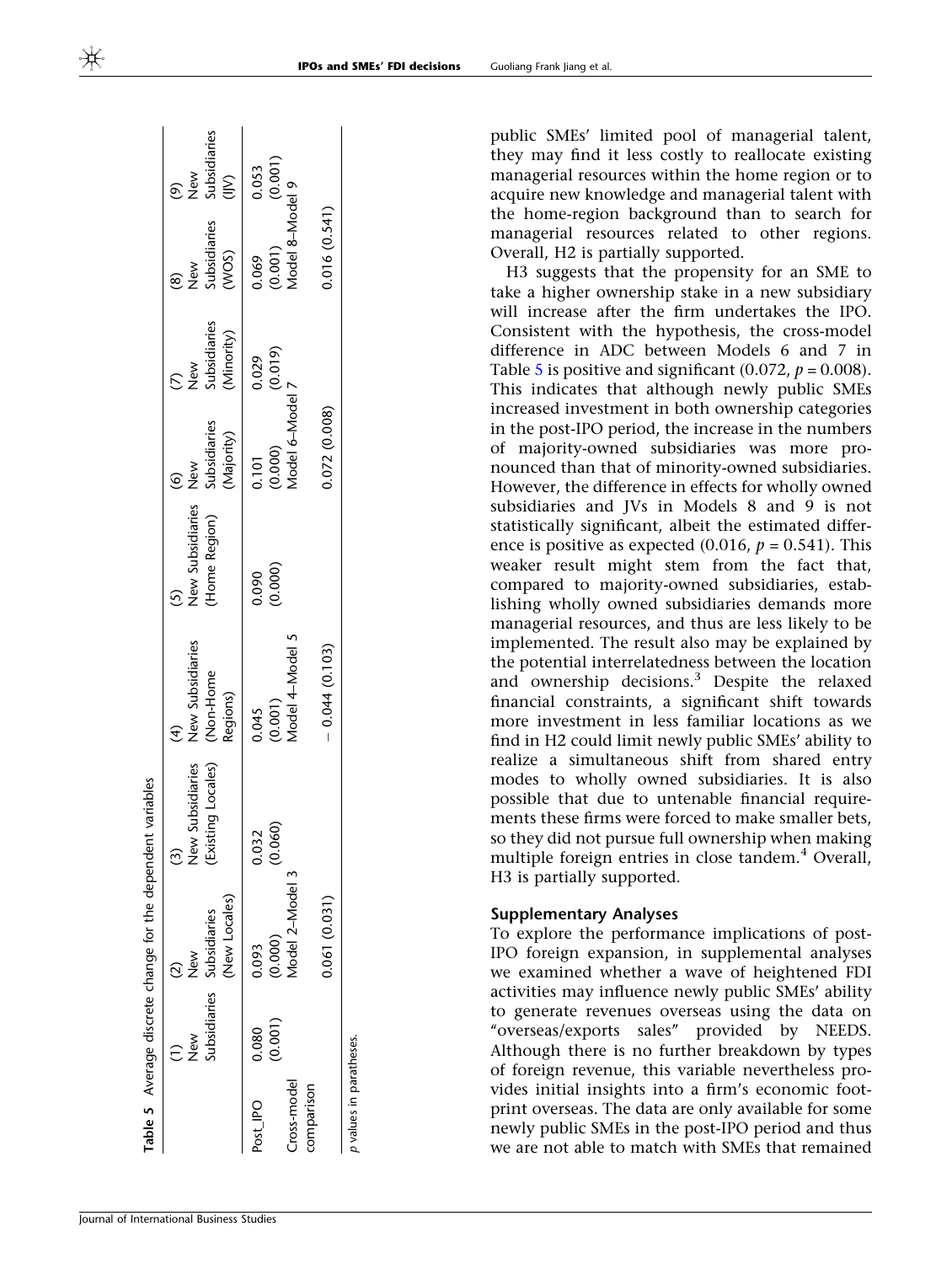|                                                          |                                       | Post-IPO growth                       |                               |                                         | Post-IPO growth by level of FDI activities |                     |
|----------------------------------------------------------|---------------------------------------|---------------------------------------|-------------------------------|-----------------------------------------|--------------------------------------------|---------------------|
|                                                          | Year of IPO                           | Year of IPO $+5$                      | Difference<br>(paired t test) | Less FDI-active<br>firms                | More FDI-<br>active firms                  | <b>ANOVA</b><br>(F) |
| Overseas/exports sales as a<br>percentage of net revenue | 0.135<br>$(N = 65,$<br>$S.D. = 0.179$ | 0.175<br>$(N = 65,$<br>$S.D. = 0.199$ | 0.040<br>(0.000)              | 0.021<br>$(N = 31)$<br>$S.D. = 0.062$   | 0.057<br>$(N = 34,$<br>$S.D. = 0.091$      | 3.49<br>(0.066)     |
| R&D expenses as a percentage of<br>net revenue           | 0.055<br>$(N = 59,$<br>$S.D. = 0.132$ | 0.099<br>$(N = 59,$<br>$S.D. = 0.320$ | 0.044<br>(0.040)              | 0.083<br>$(N = 28)$ .<br>$S.D. = 0.275$ | 0.009<br>$(N = 31,$<br>$S.D. = 0.019$      | 2.24<br>(0.140)     |

Table 6 Post-IPO foreign revenue and R&D growth

p values in paratheses unless otherwise specified.

private, so the results can only be viewed as being suggestive. Table 6 shows that the ratio of foreign revenue to total revenue increased in SMEs 5 years after their IPOs and the paired  $t$  test confirms that the increase is statistically significant ( $p = 0.000$ ). We further divided these firms into two groups by the mean of total foreign entries in 5 years after the IPO to examine whether the growth of foreign revenue relates to different levels of post-IPO international expansion. The two-way ANOVA test shows that the growth is marginally greater in more FDI-active SMEs than in less active ones ( $p = 0.066$ ).

We also explored whether there is a correlation between post-IPO foreign expansion and investment in intangible resources, especially innovation, given the role of such intangibles in the SME internationalization process (Golovko & Valentini, [2011;](#page-21-0) Knight & Kim, [2009\)](#page-21-0). Table 6 shows that the ratio of R&D expense to total revenue in SMEs increased significantly following the IPO  $(p =$ 0.040). Interestingly, more FDI-active SMEs appear to invest in R&D less aggressively than less FDIactive ones, though the difference is not statistically significant according to the ANOVA test ( $p =$ 0.140).

We performed a number of additional analyses to examine the robustness of our main findings.<sup>5</sup> First, we examined whether the results are robust when we change the ex ante specified bounds of discrete bins in the CEM procedure. The numbers of the bins for FDI Stock and Pre-IPO FDI are largely determined by the small numbers of distinct values in these variables, so they are not amenable to further refining. The specification for bounds is more flexible for *Capital Stock* (currently ten bins). In robustness checks we employed less coarsened (15 bins) and more coarsened (5 bins) matching criteria. Changing the bound specification resulted in changes in the size of the treatment and control groups and the balance between the two groups.

Despite these changes, the estimation results using the re-matched samples are consistent with the main findings. Second, we re-estimated the models using alternative post-IPO windows of 2, 3, and 4 years. The results are qualitatively the same as the main results that used a 5-year window. Third, the results remain largely consistent when we included the year of IPO in the post-IPO window. Furthermore, instead of a 2-year rolling window, we used a 3-year window and no rolling window to reconstruct the dependent variables. Results based on these alternative measures are largely consistent with the main findings.

We also explored whether the results vary depending on the sectoral classification of new subsidiaries. Most subsidiaries in our sample are classified as manufacturing entities (50.1%), followed by wholesale entities (39.3%). Other subsidiaries were miscellaneous service units. We focused on the two leading categories and reestimated the models using new dependent variables based on manufacturing and wholesale subsidiaries separately. The results regarding the pace of internationalization remain significant for the two types of overseas entities. However, the effects on the shifts in the location and ownership patterns are weaker for manufacturing investments. One explanation for this difference is that manufacturing operations tend to be more complex than wholesale activities, and thus require more managerial, technological, and human resources besides the necessary capital input. These managerial resources are apt to be slower to develop than the financial resources after the IPO. Despite the improved capital availability, newly public SMEs may still not be able to immediately bridge the knowledge and human resource gaps to support aggressive expansion of manufacturing activities into unfamiliar locations or to effectively exercise hierarchical control of these activities along with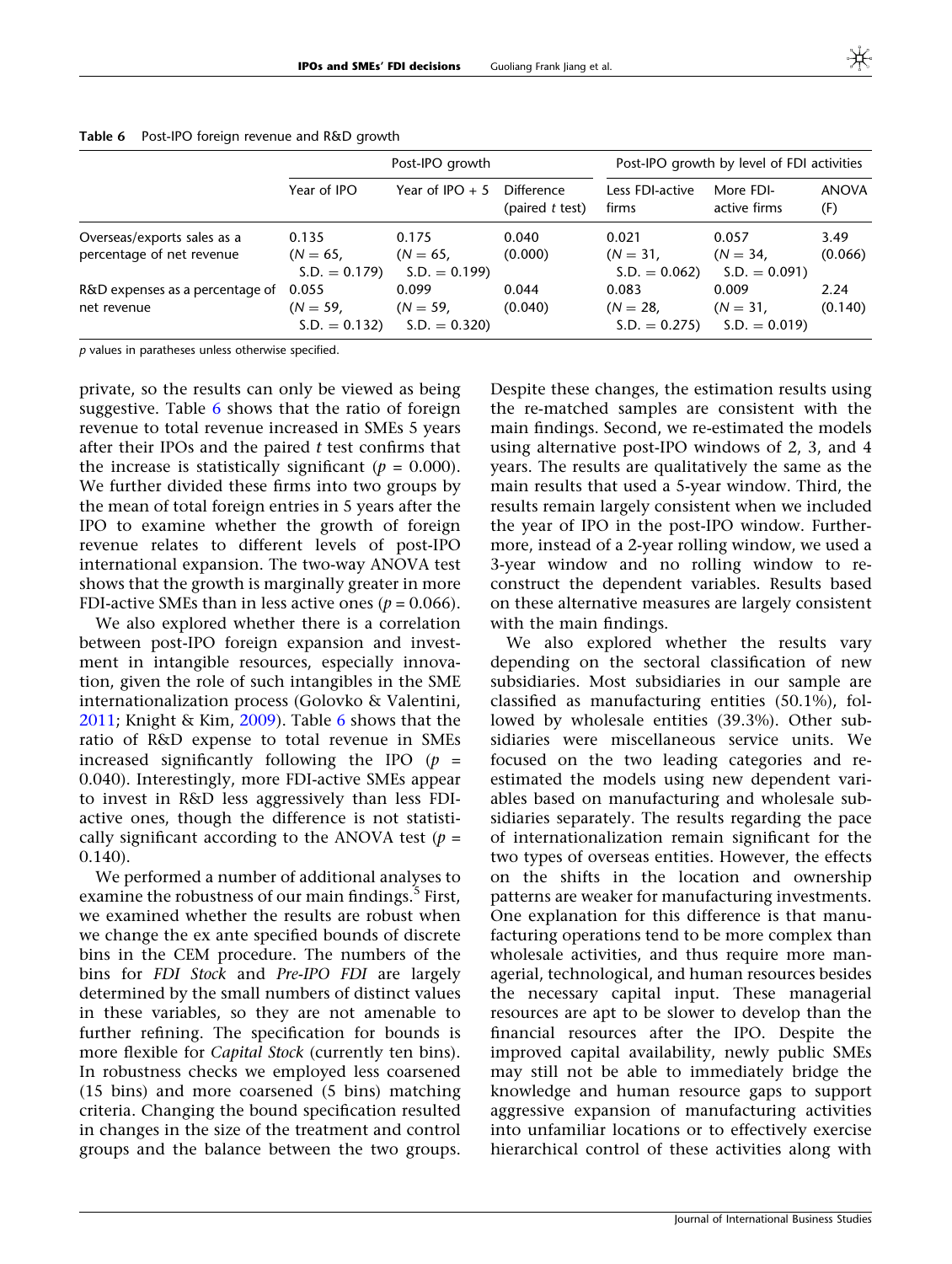the administrative and other changes brought upon by going public.

### **DISCUSSION**

This study contributes to several strands of literature. First, it provides corroborating evidence that internationalization can proceed in a wave-like pattern as the Casino model suggests, and it identifies the IPO as a significant antecedent to the wave-like pattern (Håkanson & Kappen,  $2017$ ). We find that despite the presumed lack of managerial resources at small firms (Buckley, [1989;](#page-20-0) Coviello & McAuley, [1999](#page-20-0)), newly public SMEs in our sample not only accelerated the pace of foreign expansion in the years immediately following the IPO, but also increasingly expanded into new host countries and took majority ownership stakes in new subsidiaries at the same time. We maintain that the Uppsala model does not adequately explain these concurrent shifts in investment behaviors around the IPO because such shifts are not congruent with the continuous, gradual process of learning and network-building that underpins the incremental pattern central to this theory (Vahlne & Johanson, [2017](#page-22-0)). By contrast, our empirical observations are consistent with the main premise of the Casino model, which suggests that firms primarily aim to utilize available financial and other resources through concurrent entries. Furthermore, we examined how the IPO event affects the pace, direction, and commitment of foreign investment by SMEs. We argue that such an analytical approach not only provides a more comprehensive assessment of the association between IPOs and SME international strategy, but also builds upon and extends the Casino model to formulate new theoretical predictions concerning the location and ownership patterns in the internationalization process.

We did not find a greater tendency to enter countries in non-home regions than the home region or a higher propensity to establish wholly owned subsidiaries than joint ventures by newly pubic SMEs. These nuanced results reflect an interesting characteristic of the immediate period after an SME's IPO: while improved capital availability enables more aggressive choices for international expansion, the development of general internationalization capabilities is likely still in flux. It might be that this dynamic between the material and managerial resources have led to more risktaking investment decisions by newly public SMEs,

but in a pattern partially grounded in their existing knowledge base.<sup>6</sup> Overall, our findings are consistent with both the Casino and the Uppsala models with regards to particular aspects of the internationalization process in the destabilizing period after the IPO. Therefore, rather than subsuming seemingly divergent observations under a single paradigm – whether the Uppsala model or the Casino model – future research should recognize these alternative logics and patterns of internationalization processes and focus on organizational and environmental conditions conducive to different patterns to increase our understanding of the pace, direction, and commitment of the SME internationalization process.

We suggest that research in this direction may benefit from embracing a Penrosean lens more explicitly (Tan et al., [2020\)](#page-22-0). Both the Uppsala and the Casino models drew on Penrose's ([1959\)](#page-21-0) theory of the growth of the firm. In particular, the Casino model's central idea that management utilizes available resources to seek opportunities on a broad international front is aligned with the Penrosean view that excess resources not only enable but motivate firm growth when management discovers or creates new markets to make the best use of resources available in the continuous pursuit of long-run profits and growth. Therefore, some of Penrose's key ideas can figure more prominently into the analysis of firms' internationalization decisions (Kor & Mahoney, [2000\)](#page-21-0). For instance, one natural extension of the current study is to examine investment decisions by public SMEs after the initial post-IPO wave to determine the extent to which the decisions further out in the future are rooted in previous experiences and how they potentially differ from those made during the post-IPO wave. A related research question is whether the impact of financial resources varies across different stages of an SME's life cycle as the firm grows larger. Future research could also devise an explicit measure of managerial resources to test their effects on post-IPO FDI and further explore the interplay between financial and managerial resources in the SME internationalization process.

Second, our findings begin to shed light on the under-identified financial drivers of SME international strategy. Although SMEs are known to have limited access to capital, financial factors are an often-overlooked determinant of SMEs' investment decisions, as most prior research has focused on SMEs' ownership advantages derived from intangi-ble assets (Dabić et al., [2020](#page-20-0); Knight & Kim, [2009;](#page-21-0)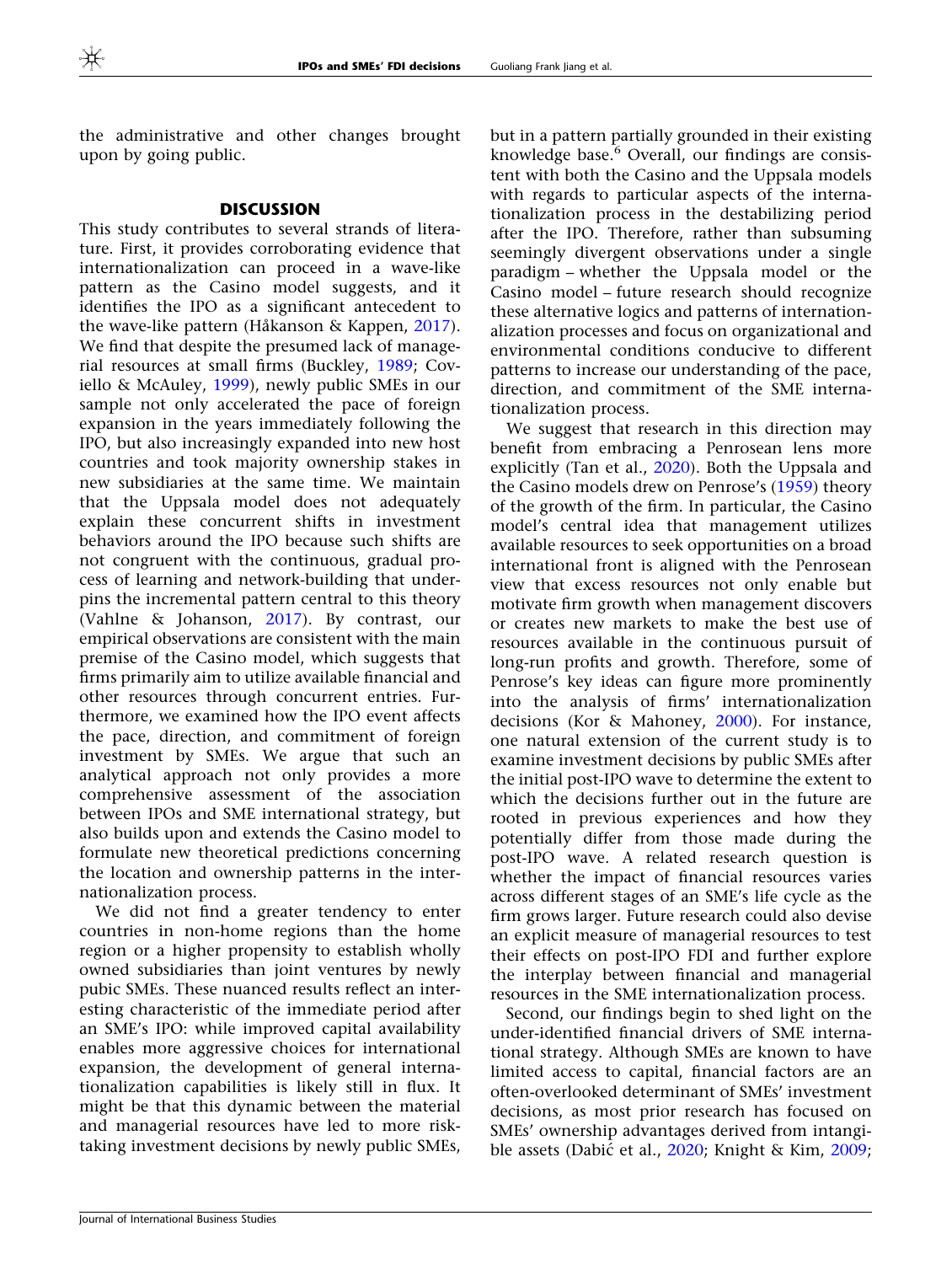Oehme & Bort, [2015](#page-21-0)). However, corporate financing choices, including IPOs, can help SMEs reduce their financial disadvantages and even turn the high availability of capital into a finance-specific ownership advantage (Oxelheim, Randøy, & Stone-hill, [2001](#page-21-0)). Therefore, our study complements the extant literature and helps develop a more comprehensive perspective on the necessary conditions for SME internationalization. In addition, because corporate financing events tend to occur in waves (Dittmar & Dittmar, [2008\)](#page-20-0) and are subject to the influence of business cycles (Helwege & Liang, [2004\)](#page-21-0), we believe it will be particularly valuable to explore in future research the temporal connections between different financing events and the wave-like patterns of the internationalization process. In the context of IPO firms, it would be valuable to consider firms' secondary offerings, cross-listings, and other means of raising capital in the years after going public. Such research could determine whether financial and other resources enable SMEs to continue their internationalization processes, as well as how the pace, direction, and commitment levels change in the years after IPOs.

Third, this study contributes to the IPO literature by implementing an identification strategy to isolate the effect of IPOs on internationalization of SMEs. Our analysis directly addresses repeated calls by IPO and IB researchers for systematic study of the impact of IPOs on internationalization (Certo et al., [2009;](#page-20-0) Engelen et al., [2020\)](#page-20-0). By comparing the differences in FDI decisions between pre- and post-IPO periods, our study confirms a theoretical link between these two major developments in an SME's life cycle. Moreover, our post hoc analysis indicates that SMEs may have invested less in R&D when they engaged in heightened international expansion after the IPO. In other words, even though ownership advantages rooted in intangibles generally support foreign direct investment, there may be a substitutive relationship for a time between different forms of corporate development. Some noted that government assistance programs, such as long-term loans and shorter-term trade credit that support SME exports may create skewed incentives for smaller firms to pursue international expansion and divert limited managerial resources away from innovation, thereby eroding SMEs' competitive advantages in the long run (Acs, Morck, & Yeung, [2001\)](#page-19-0). By the same token, although accelerated FDI enabled by equity financing may help the SMEs increase foreign revenue, it could potentially cause misallocation of valuable

resources that are crucial to these firms' innovativeness. Thus, an integrative analysis of the post-IPO dynamics between international expansion and other forms of corporate development and their joint effects on SMEs' long-term innovative and financial performance could add useful insights to the IPO literature.

These contributions must be considered along with the limitations of the study, which also suggest a number of valuable directions for future research. First, while the matching of IPO and private firms is a strength of the present study, the number of covariates employed in the CEM procedure is limited by data availability because all control firms are private, and the databases we used do not provide detailed financial or other information on IPO firms in the pre-IPO years. Although FDI Stock and Pre-IPO FDI help control for firms' capacity of and the propensity towards engaging in FDI at the time of IPO, we could not quantify some aspects of technology, management quality, the degree of financial constraints, or other pre-IPO conditions that are potentially pertinent to foreign expansion. Thus, future research could utilize other databases that provide richer information on private SMEs.

Second, since our empirical analysis focuses on intertemporal variation around the IPO among newly public SMEs in relation to private firms in the control group, we did not explore within-group heterogeneity among IPO firms in the post-IPO period. We believe that the within-group heterogeneity in ownership structures and TMT characteristics should be of particular interest to future research. Building on the extant literature on the relationship between corporate ownership and foreign expansion (Filatotchev, Strange, Piesse, & Lien, [2007;](#page-20-0) George et al., [2005](#page-20-0)) and that on the role of individual entrepreneurs and managers in internationalization (Hsieh, Child, Narooz, Elbanna, Karmowska, Marinova, Puthusserry, Tsai, & Zhang, [2019;](#page-21-0) Musteen et al., [2014\)](#page-21-0), researchers can focus on changes in foreign investment patterns attributable to specific changes in ownership, board composition, and TMTs surrounding the IPO, rather than static cross-sectional differences across firms. Moreover, future research may also focus on pre-IPO conditions at the individual- and firm-level to examine whether those conditions affect post-IPO investment decisions through an imprinting mechanism (Beckman & Burton,  $2008$ .<sup>7</sup> We believe that such analyses in the IPO context can yield new insights for the research on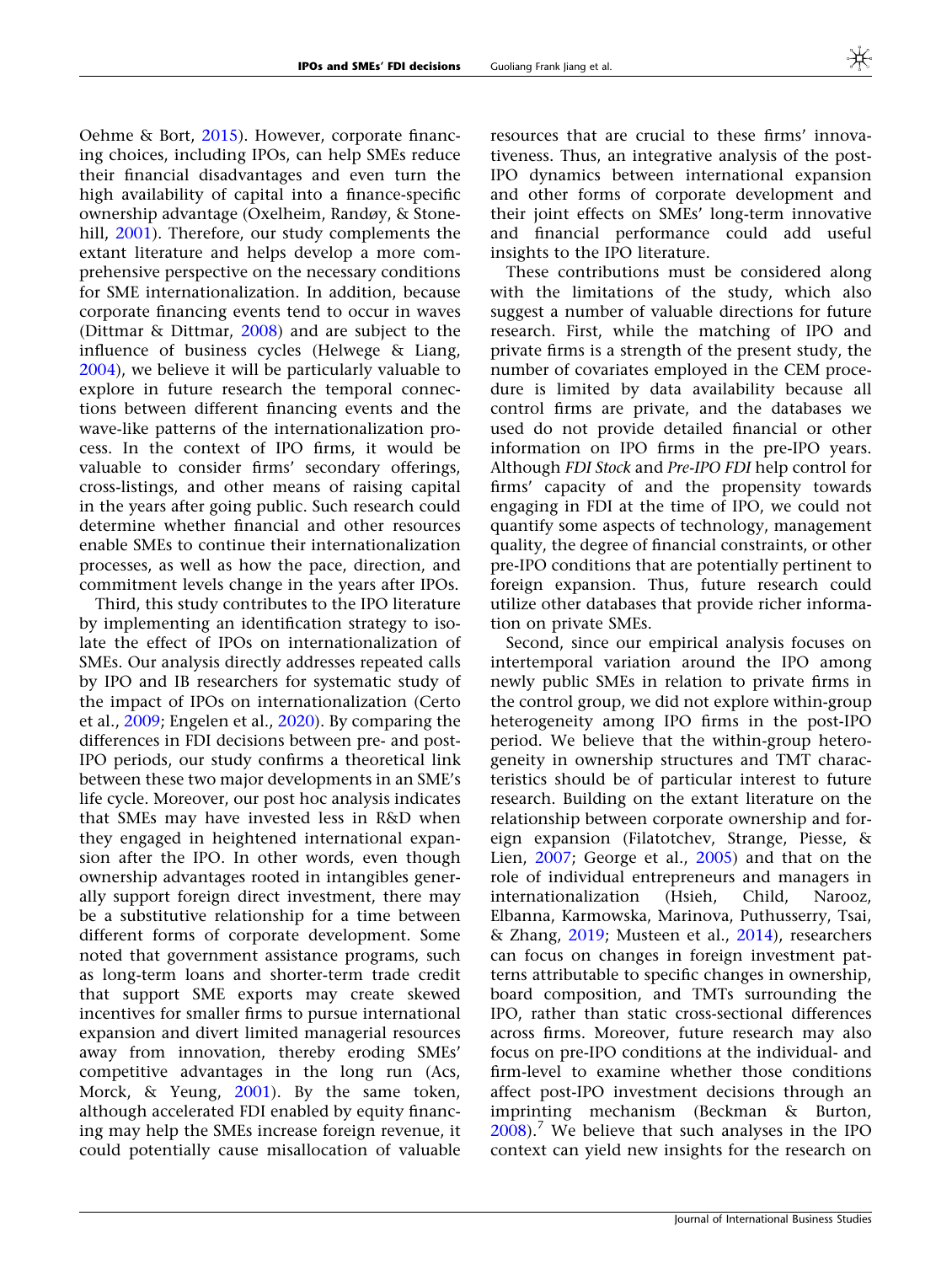<span id="page-19-0"></span>internationalization and corporate governance alike.

Another potential limitation of our study is the focus of the sample on Japanese firms. Although this was necessary to utilize the fine-grained FDI data in the OJC database, there may be datasets from other countries that would enable replication of some aspects of our study. Moreover, as is the case with many prior FDI studies, we focus on the manufacturing sector, which represents 28% of the Japanese IPOs that occurred during our time frame and is the largest sector of the economy.<sup>8</sup> In spite of documented similarities across sectors (Goerzen & Makino, [2007\)](#page-21-0), there are differences in the internationalization processes between the manufacturing and service sectors (Ekeledo & Sivakumar, [2004;](#page-20-0) Qian & Delios, [2008](#page-21-0)). For instance, service firms tend to possess greater intangible assets than manufacturing firms. Future studies based on service firms such as information technology, retail, advertising, and financial services represent an important avenue of research since service firms are driving job growth, especially in industrialized nations. Research in directions such as these may enhance understanding of the effects of IPOs and other funding decisions on FDI as well as enhance knowledge on alternative patterns of internationalization processes highlighted in classic and contemporary IB theories.

## ACKNOWLEDGEMENTS

The authors gratefully acknowledge the insights and guidance of Associate Editor Becky Reuber throughout the review process. Helpful suggestions from three anonymous reviewers are also gratefully acknowledged. This research was supported by Fulbright Canada. The first author also acknowledges the support of an Insight Grant (435-2018-1537) by the Social Sciences and Humanities Research Council of Canada. The usual disclaimer applies.

### **REFERENCES**

- Acs, Z., Morck, R., Shaver, M., & Yeung, B. 1997. The internationalization of small and medium-sized enterprises: A policy perspective. Small Business Economics, 9(1): 7–20.
- Acs, Z., Morck, R., & Yeung, B. 2001. Entrepreneurship, globalization, and public policy. Journal of International Management, 7(3): 235–251.

## OPEN ACCESS

This article is licensed under a Creative Commons Attribution 4.0 International License, which permits use, sharing, adaptation, distribution and reproduction in any medium or format, as long as you give appropriate credit to the original author(s) and the source, provide a link to the Creative Commons licence, and indicate if changes were made. The images or other third party material in this article are included in the article's Creative Commons licence, unless indicated otherwise in a credit line to the material. If material is not included in the article's Creative Commons licence and your intended use is not permitted by statutory regulation or exceeds the permitted use, you will need to obtain permission directly from the copyright holder. To view a copy of this licence, visit [http://creativecommons.org/licenses/](http://creativecommons.org/licenses/by/4.0/) [by/4.0/.](http://creativecommons.org/licenses/by/4.0/)

## **NOTES**

1 [https://www.eu-japan.eu/taxes-accounting/](https://www.eu-japan.eu/taxes-accounting/taxation-outline) [taxation-outline.](https://www.eu-japan.eu/taxes-accounting/taxation-outline) Accessed February 10, 2021. [https://datahelpdesk.worldbank.org/](https://datahelpdesk.worldbank.org/knowledgebase/articles/906519-world-bank-country-and-lending-groups) [knowledgebase/articles/906519-world-bank](https://datahelpdesk.worldbank.org/knowledgebase/articles/906519-world-bank-country-and-lending-groups)[country-and-lending-groups](https://datahelpdesk.worldbank.org/knowledgebase/articles/906519-world-bank-country-and-lending-groups). Accessed February 10, 2021.

<sup>2</sup>We would like to thank a reviewer for suggesting this point.

<sup>3</sup>We would like to thank the editor and a reviewer for suggesting this point.

<sup>4</sup>The results of these robustness tests are available from the authors upon request.

<sup>5</sup>We would like to thank the editor for suggesting this point.

<sup>6</sup>We would like to thank a reviewer for suggesting this point.

<sup>7</sup>Other leading sectors were Pers/Bus/Rep Services (26%), Retail (10%), Wholesale (10%), Real Estate (5%), Construction (4%), and Restaurant/Hotel (4%) (Data source: SDC Platinum).

Aktas, N., Andries, K., Croci, E., & Ozdakak, A. 2019. Stock market development and the financing role of IPOs in acquisitions. Journal of Banking & amp; Finance, 98: 25-38.

Anderson, E., & Gatignon, H. 1986. Modes of foreign entry: A transaction cost analysis and propositions. Journal of International Business Studies, 17(3): 1–26.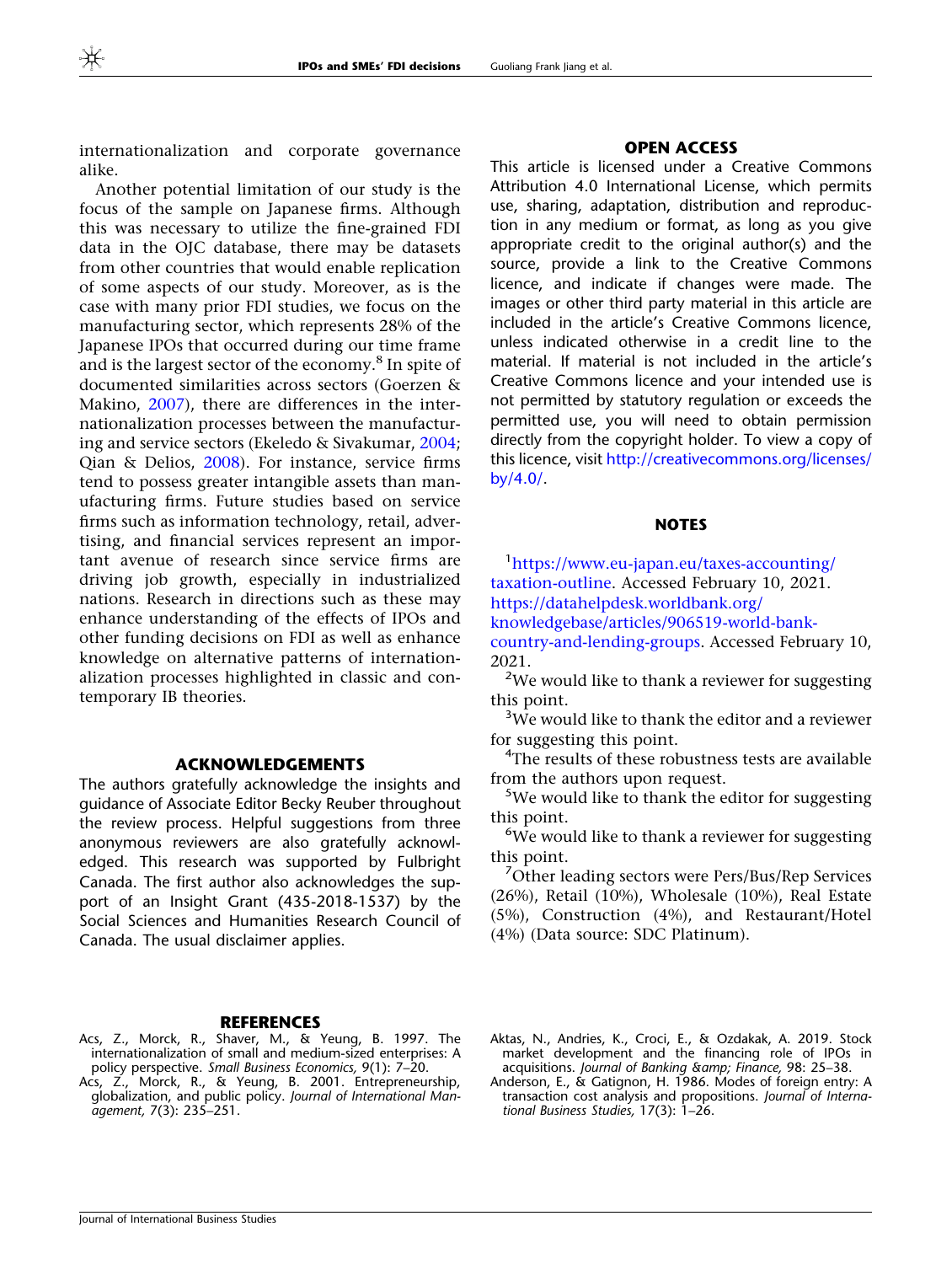- <span id="page-20-0"></span>Aoki, M. 1990. Toward an economic model of the Japanese firm. Journal of Economic Literature, 28(1): 1–27.
- Azoulay, P., Stuart, T., & Wang, Y. 2014. Matthew: effect or fable? Management Science, 60(1): 92-109.
- Bavafa, H., Hitt, L., & Terwiesch, C. 2018. The impact of e-visits on visit frequencies and patient health: Evidence from primary care. Management Science, 64(12): 5461–5480.
- Beatty, R., & Zajac, E. 1994. Managerial incentives, monitoring, and risk bearing: A study of executive compensation, ownership, and board structure in initial public offerings. Administrative Science Quarterly, 39(2): 313–335.
- Beckman, C., & Burton, M. D. 2008. Founding the future: Path dependence in the evolution of top management teams from founding to IPO. Organization Science, 19(1): 3–24.
- Benito, G., & Gripsrud, G. 1992. The expansion of foreign direct investments: Discrete rational location choices or a cultural learning process? Journal of International Business Studies, 23(3): 461–476.
- Bermiss, S., & Greenbaum, B. 2016. Loyal to whom? The effect of relational embeddedness and managers' mobility on market tie dissolution. Administrative Science Quarterly, 61(2): 254–290.
- Boeh, K., & Southam, C. 2011. Impact of initial public offering coalition on deal completion. Venture Capital, 13(4): 313–336.
- Brau, J., Couch, R., & Sutton, N. 2012. The desire to acquire and IPO long-run underperformance. Journal of Financial and Quantitative Analysis, 47(3): 493–510.
- Brouthers, K., & Nakos, G. 2004. SME entry mode choice and performance: A transaction cost perspective. Entrepreneurship Theory and Practice, 28(3): 229–247.
- Bruton, G., Filatotchev, I., Chahine, S., & Wright, M. 2010. Governance, ownership structure, and performance of IPO firms: The impact of different types of private equity investors and institutional environments. Strategic Management Journal, 31(5): 491–509.
- Buckley, P. 1989. Foreign direct investment by small- and medium-sized enterprises: The theoretical background. Small Business Economics, 1(2): 89–100.
- Buckley, P., Chen, L., Clegg, J., & Voss, H. 2018. Risk propensity in the foreign direct investment location decision of emerging multinationals. Journal of International Business Studies, 49(2): 153–171.
- Cameron, C., & Trivedi, P. 2005. Microeconometrics: Methods and applications. New York: Cambridge University Press.
- Canepa, A., & Stoneman, P. 2008. Financial constraints to innovation in the UK: Evidence from CIS2 and CIS3. Oxford Economic Papers, 60(4): 711–730.
- Carpenter, M., Pollock, T., & Leary, M. 2003. Testing a model of reasoned risk-taking: Governance, the experience of principals and agents, and global strategy in high-technology IPO firms. Strategic Management Journal, 24(9): 803–820.
- Certo, S. T., Daily, C., & Dalton, D. 2001. Signaling firm value through board structure: An investigation of initial public offerings. Entrepreneurship Theory and Practice, 26(2): 33–50.
- Certo, S. T., Holcomb, T., & Holmes, M. 2009. IPO research in management and entrepreneurship: Moving the agenda forward. Journal of Management, 35(6): 1340–1378.
- Chang, S. J. 1995. International expansion strategy of Japanese firms: Capability building through sequential entry. Academy of Management Journal, 38(2): 383–407.
- Chod, J., & Lyandres, E. 2011. Strategic IPOs and product market competition. Journal of Financial Economics, 100(1): 45–67.
- Choquette, E. 2019. Import-based market experience and firms' exit from export markets. Journal of International Business Studies, 50(3): 423–449.
- Clarke, J., & Liesch, P. 2017. Wait-and-see strategy: Risk management in the internationalization process model. Journal of International Business Studies, 48(8): 923–940.
- Collinson, S., & Rugman, A. 2008. The regional nature of Japanese multinational business. Journal of International Business Studies, 39(2): 215–230.
- Coviello, N., & McAuley, A. 1999. Internationalisation and the smaller firm: A review of contemporary empirical research. Management International Review, 39(3): 223–256.
- Cuñat, V., & Guadalupe, M. 2009. Globalization and the provision of incentives inside the firm: The effect of foreign competition. Journal of Labor Economics, 27(2): 179–212.
- Dabić, M., Maley, J., Dana, L. P., Novak, I., Pellegrini, M., & Caputo, A. 2020. Pathways of SME internationalization: a bibliometric and systematic review. Small Business Economics, 55(3): 705–725.
- De Maeseneire, W., & Claeys, T. 2012. SMEs, foreign direct investment and financial constraints: The case of Belgium. International Business Review, 21(3): 408–424.
- Delios, A. & Beamish, P. 2005. Regional and global strategies of Japanese firms. Management International Review, 45(Special Issue 1): 19-36.
- Delios, A., & Henisz, W. J. 2003. Policy uncertainty and the sequence of entry by Japanese firms, 1980–1998. Journal of International Business Studies, 34(3): 227–241.
- Dhanaraj, C., & Beamish, P. 2004. Effect of equity ownership on the survival of international joint ventures. Strategic Management Journal, 25(3): 295–305.
- Dittmar, A., & Dittmar, R. 2008. The timing of financing decisions: An examination of the correlation in financing waves. Journal of Financial Economics, 90(1): 59–83.
- Ekeledo, I., & Sivakumar, K. 2004. International market entry mode strategies of manufacturing firms and service firms. International Marketing Review, 21(1): 68–101.
- Engelen, P.-J., Heugens, P., van Essen, M., Turturea, R., & Bailey, N. 2020. The impact of stakeholders' temporal orientation on short- and long-term IPO outcomes: A meta-analysis. Long Range Planning, 53(2): 101853.
- Figueira-de-Lemos, F., Johanson, J., & Vahlne, J. E. 2011. Risk management in the internationalization process of the firm: A note on the Uppsala model. Journal of World Business, 46(2): 143–153.
- Filatotchev, I., & Piesse, J. 2009. R&D, internationalization and growth of newly listed firms: European evidence. Journal of International Business Studies, 40(8): 1260–1276.
- Filatotchev, I., Strange, R., Piesse, J., & Lien, Y. C. 2007. FDI by firms from newly industrialised economies in emerging markets: Corporate governance, entry mode and location. Journal of International Business Studies, 38(4): 556–572.
- Filatotchev, I., & Bishop, K. 2002. Board composition, share ownership, and 'underpricing' of U.K. IPO firms. Strategic Management Journal, 23(10): 941–955.
- Fischer, E., & Reuber, A. R. 2003. Targeting export support to SMEs: Owners' international experience as a segmentation basis. Small Business Economics, 20(1): 69–82.
- Forssbæck, J., & Oxelheim, L. 2008. Finance-specific factors as drivers of cross-border investment—An empirical investigation. International Business Review, 17(6): 630–641.
- Fraser, S., Bhaumik, S. K., & Wright, M. 2015. What do we know about entrepreneurial finance and its relationship with growth? International Small Business Journal, 33(1): 70–88.
- Gao, G. Y., & Pan, Y. 2010. The pace of MNEs' sequential entries: Cumulative entry experience and the dynamic process. Journal of International Business Studies, 41(9): 1572–1580.
- Garmaise, M. 2008. Production in entrepreneurial firms: The effects of financial constraints on labor and capital. Review of Financial Studies, 21(2): 543–577.
- George, G., Wiklund, J., & Zahra, S. 2005. Ownership and the internationalization of small firms. Journal of Management, 31(2): 210–233.
- Goerzen, A., & Beamish, P. 2007. The Penrose effect: ''Excess'' expatriates in multinational enterprises. Management International Review, 47(2): 221–239.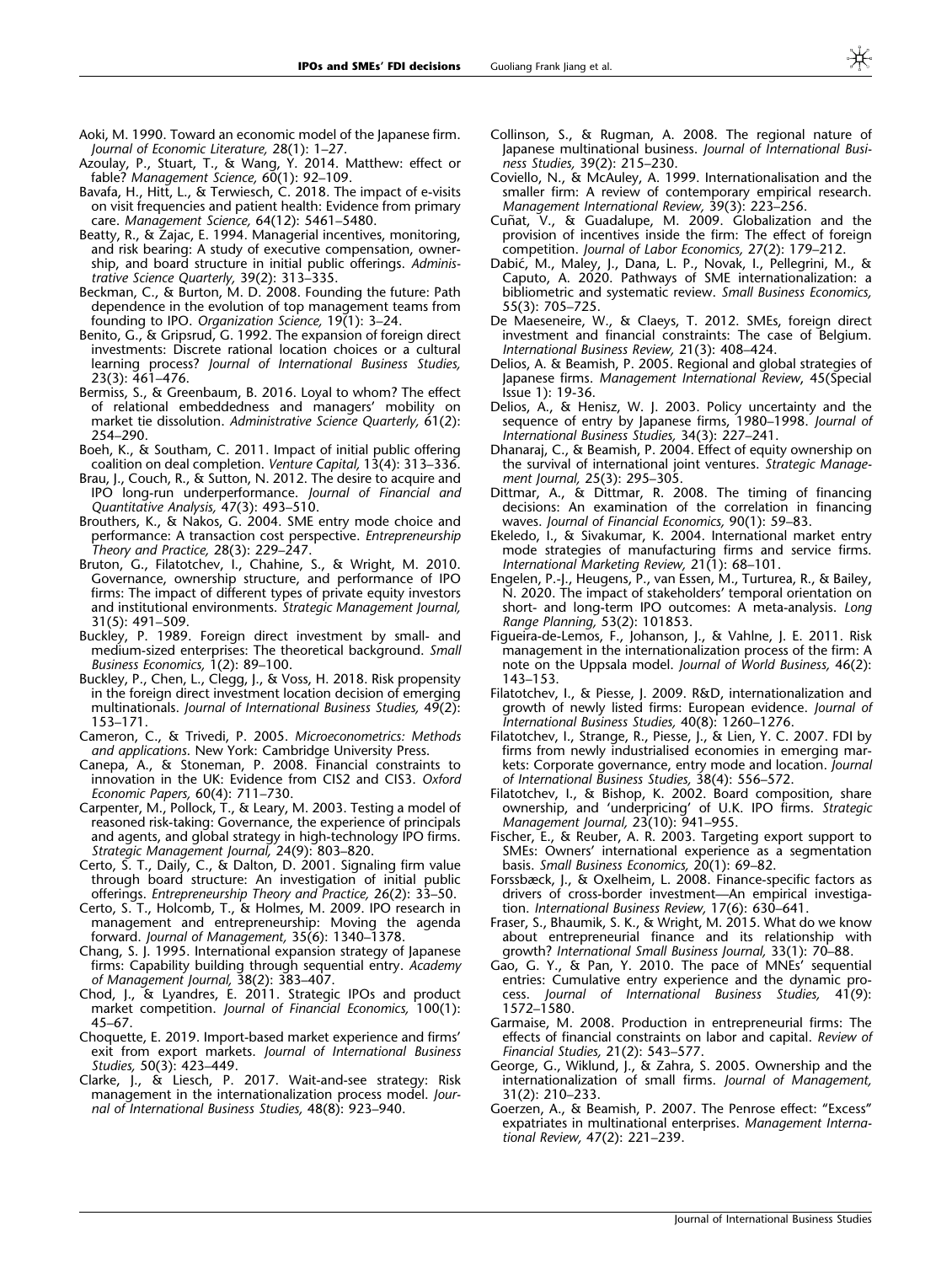- <span id="page-21-0"></span>Goerzen, A., & Makino, S. 2007. Multinational corporation internationalization in the service sector: A study of lapanese trading companies. Journal of International Business Studies, 38(7): 1149–1169.
- Golovko, E., & Valentini, G. 2011. Exploring the complementarity between innovation and export for SMEs' growth. Journal of International Business Studies, 42(3): 362–380.
- Gomes-Casseres, B. 1990. Firm ownership preferences and host government restrictions: An integrated approach. Journal of International Business Studies, 21(1): 1–22.
- Gulati, R., & Higgins, M. 2003. Which ties matter when? The contingent effects of interorganizational partnerships on IPO success. Strategic Management Journal, 24(2): 127–144.
- Håkanson, L., & Kappen, P. 2017. The 'Casino Model' of internationalization: An alternative Uppsala paradigm. Journal of International Business Studies, 48(9): 1103–1113.
- Hasan, I., Kobeissi, N., & Wang, H. 2011. Global equity offerings, corporate valuation, and subsequent international diversification. Strategic Management Journal, 32(7): 787–796.
- Hashai, N. 2011. Sequencing the expansion of geographic scope and foreign operations by ''born global'' firms. Journal of International Business Studies, 42(8): 995–1015.
- Helwege, J., & Liang, N. 2004. Initial public offerings in hot and cold markets. Journal of Financial and Quantitative Analysis, 39(3): 541–569.
- Hennart, J. F. 1991. The transaction costs theory of joint ventures: An empirical study of Japanese subsidiaries in the United States. Management Science, 37(4): 483–497.
- Hollenstein, H. 2005. Determinants of international activities: Are SMEs different? Small Business Economics, 24(5): 431–450.
- Hsieh, L., Child, J., Narooz, R., Elbanna, S., Karmowska, J., Marinova, S., Puthusserry, P., Tsai, T., & Zhang, Y. 2019. A multidimensional perspective of SME internationalization speed: The influence of entrepreneurial characteristics. International Business Review, 28(2): 268–283.
- Hutzschenreuter, T., & Voll, J. C. 2008. Performance effects of '''added cultural distance''' in the path of international expansion: The case of German multinational enterprises. Journal of International Business Studies, 39(1): 53–70.
- Iacus, S., King, G., & Porro, G. 2012. Causal inference without balance checking: Coarsened exact matching. Political Analysis, 20(1): 1–24.
- Jiang, G. F., & Holburn, G. 2018. Organizational performance feedback effects and international expansion. Journal of Business Research, 90: 48–58.
- Jiang, R., Beamish, P., & Makino, S. 2014. Time compression diseconomies in foreign expansion. Journal of World Business, 49(1): 114–121.
- Jiang, G. F., Holburn, G., & Beamish, P. 2016. The spatial structure of foreign subsidiaries and MNE expansion strategy. Journal of World Business, 51(3): 438–450.
- Jiang, G. F., Holburn, G., & Beamish, P. 2020. Repeat market entries in the internationalization process: The impact of investment motives and corporate capabilities. Global Strategy Journal, 10(2): 335–360.
- Johanson, J., & Vahlne, J. E. 1977. The internationalization process of the firm: A model of knowledge development and increasing foreign market commitments. Journal of International Business Studies, 8(1): 23–32.
- Johanson, J., & Vahlne, J. E. 1990. The mechanisms of internationalization. International Marketing Review, 7(4): 11–24.
- Johanson, J., & Vahlne, J. E. 2009. The Uppsala internationalization process model revisited: From liability of foreignness to liability of outsidership. Journal of International Business Studies, 40(9): 1411–1431.
- Johanson, J., & Wiedersheim-Paul, F. 1975. The internationalization of the firm: Four Swedish cases. Journal of Management Studies, 12(3): 305–323.
- Kim, W. J., & Weisbach, M. 2008. Motivations for public equity offers: An international perspective. Journal of Financial Economics, 87(2): 281–307.
- Knight, G., & Kim, D. 2009. International business competence and the contemporary firm. Journal of International Business Studies, 40(2): 255–273.
- Kor, Y., & Mahoney, J. 2000. Penrose's resource-based approach: The process and product of research creativity. Journal of Management Studies, 37(1): 109–139.
- Laufs, K., & Schwens, C. 2014. Foreign market entry mode choice of small and medium-sized enterprises: A systematic review and future research agenda. International Business Review, 23(6): 1109–1126.
- Li, J., Zhou, C., & Zajac, E. 2009. Control, collaboration, and productivity in international joint ventures: Theory and evidence. Strategic Management Journal, 30(8): 865–884.
- Lu, J., & Beamish, P. 2001. The internationalization and performance of SMEs. Strategic Management Journal, 22(6/ 7): 565–586.
- Makino, S., & Beamish, P. 1998. Performance and survival of joint ventures with non-conventional ownership structures. Journal of International Business Studies, 29(4): 797–818.
- Manova, K. 2008. Credit constraints, equity market liberalizations and international trade. Journal of International Economics, 76(1): 33–47.
- McCullagh, P., & Nelder, J. A. 1989. Generalized linear models (2nd ed.). Boca Raton: Chapman & Hall.
- Mize, T., Doan, L., & Long, S. 2019. A general framework for comparing predictions and marginal effects across models. Sociological Methodology, 49(1): 152–189.
- Mohr, A., Batsakis, G., & Stone, Z. 2018. Explaining the effect of rapid internationalization on horizontal foreign divestment in the retail sector: An extended Penrosean perspective. Journal of International Business Studies, 49(7): 779–808.
- Morck, R., Stangeland, D., & Yeung, B. 2000. Inherited wealth, corporate control and economic growth: The Canadian disease? In R. Morck (Ed.), Concentrated corporate ownership Chicago, IL: University of Chicago Press.
- Musteen, M., Datta, D., & Butts, M. 2014. Do international networks and foreign market knowledge facilitate SME internationalization? Evidence from the Czech Republic. Entrepreneurship Theory and Practice, 38(4): 749–774.
- Nadolska, A., & Barkema, H. 2007. Learning to internationalise: The pace and success of foreign acquisitions. Journal of International Business Studies, 38(7): 1170–1186.
- Nickerson, J. 2017. Market forces and CEO pay: Shocks to CEO demand induced by IPO waves. Review of Financial Studies, 30(7): 2272–2312.
- Oehme, M., & Bort, S. 2015. SME internationalization modes in the German biotechnology industry: The influence of imitation, network position, and international experience. Journal of International Business Studies, 46(6): 629–655.
- Oxelheim, L., Randøy, T., & Stonehill, A. 2001. On the treatment of finance-specific factors within the OLI paradigm. International Business Review, 10(4): 381–398.
- Paglia, J., & Harjoto, M. 2014. The effects of private equity and venture capital on sales and employment growth in small and medium-sized businesses. Journal of Banking & amp; Finance, 47: 177–197.
- Paul, J., Parthasarathy, S., & Gupta, P. 2017. Exporting challenges of SMEs: A review and future research agenda. Journal of World Business, 52(3): 327–342.
- Penrose, E. 1959. The theory of the growth of the firm. Oxford: Basil Blackford.
- Pierce, L., Snow, D., & McAfee, A. 2015. Cleaning house: The impact of information technology monitoring on employee theft and productivity. Management Science, 61(10): 2299–2319.
- Pitelis, C. 2007. A behavioral resource-based view of the firm: The synergy of Cyert and March (1963) and Penrose (1959). Organization Science, 18(3): 478–490.
- Qian, L., & Delios, A. 2008. Internalization and experience: Japanese banks' international expansion, 1980–1998. Journal of International Business Studies, 39(2): 231–248.